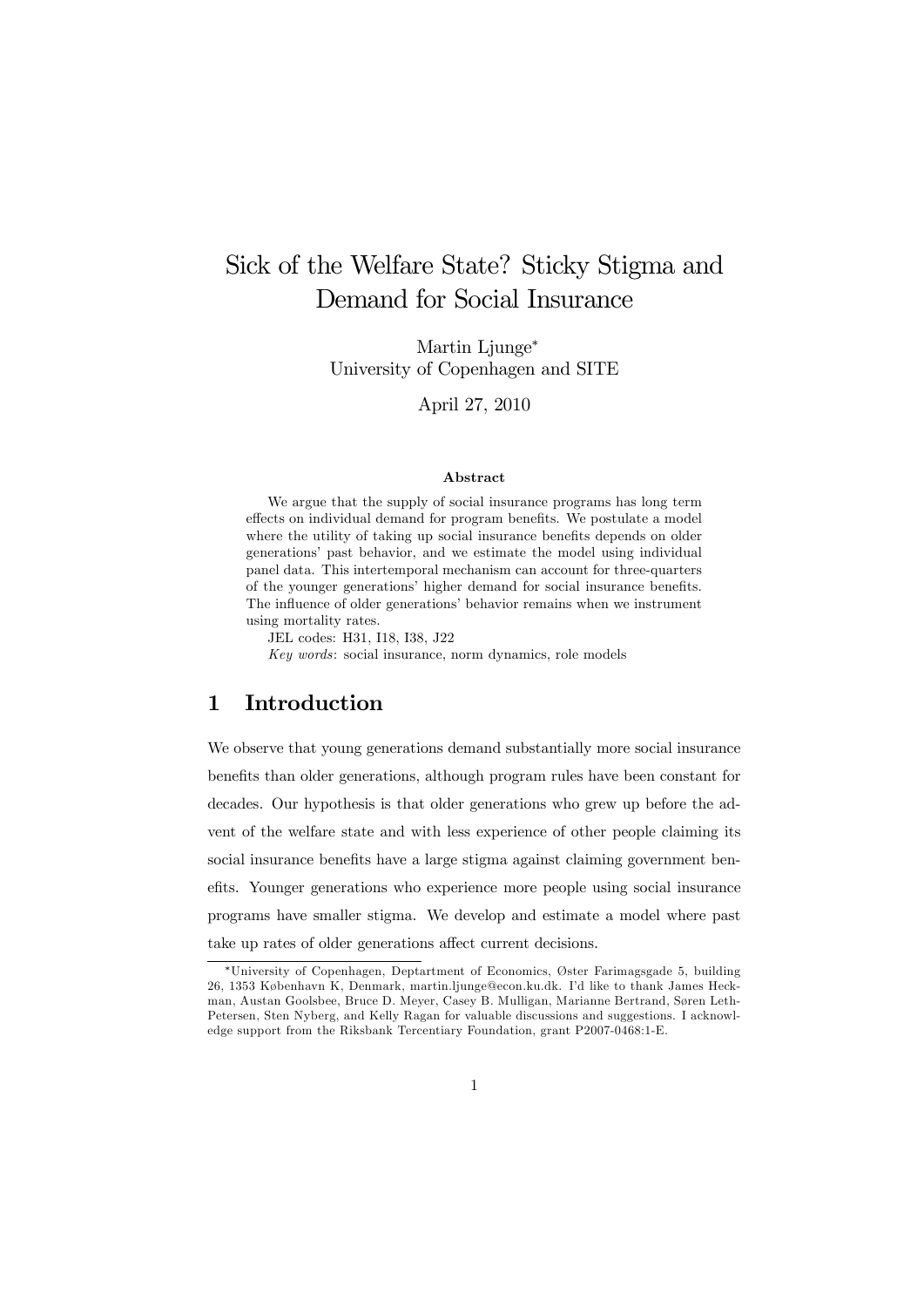Our model builds on theoretical studies of long term welfare state dynamics by Lindbeck, Nyberg, and Weibull  $(1999, 2003).$ <sup>1</sup> Empirical evaluations of such models are scarce. Our contributions are, first, to quantify the long term increases in demand for social insurance; second, to estimate a mechanism that can account for the intertemporal behavior; and third, to apply a new empirical strategy to identify the mechanism.

This paper makes novel contributions to several existing literatures.<sup>2</sup> We contribute to the social interactions literature where we focus on intertemporal spillovers rather than spatial. We add to the emerging field of culture and economics by a careful study of how the supply of welfare state programs affects individual behavior. Our outcome variable, sick leave, is a measure of wellbeing. We provide an intertemporal link in the study of well-being the existing literature does not consider. While the literatures on culture and well-being have relied on self reported surveys we analyze actions.

We are able to isolate the demand for social insurance benefits by studying a program where the decision to take up benefits is entirely demand determined. We focus on the take up of sick leave benefits in Sweden. What makes the program particularly suited for study is the lack of supply side constraints. The stigma we model, which operates on the demand for benefits, would apply to any social insurance program. We choose to study this particular program because behavior reveals demand without supply interference.

The take up of sick leave benefits has been increasing over time, from 54 percent in 1974 to 69 percent in 1990.<sup>3</sup> This increased take up is not uniform across the population. There is a pronounced increase in take up rates across generations, with young generations having much higher take up rates compared to those born earlier. As shown in figure 1, the generation born in 1919 has an average take up rate of 45 percent, that is, they use sick leave benefits a bit less than half the years they are in the labor force. For the generation born 1960

 $1$ Lindbeck (1995) discusses several mechanisms that may result in delayed responses to welfare state policies.

<sup>&</sup>lt;sup>2</sup>The related literature is discussed in detail in the next section.

<sup>3</sup>Take up is defined as receiving some (that is, at least one day of) benefits during the year.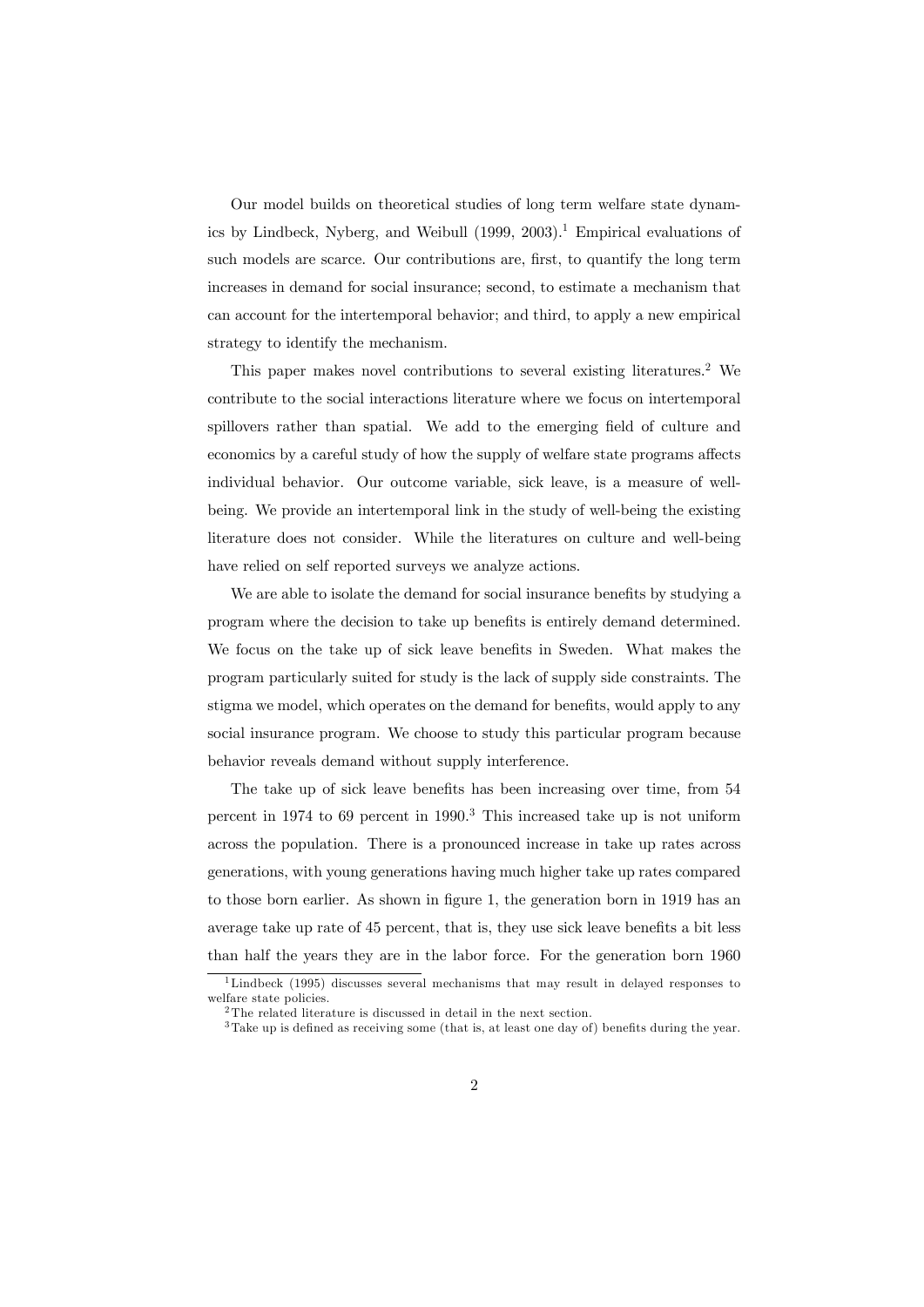the take up rate is almost 80 percent.<sup>4</sup>



The raw averages suggest that each younger birth cohort has a take up rate that is almost 1 percentage point higher than those born one year earlier. We account for a large number of factors that could influence benefit take up and potentially explain the cohort trend. Yet, this trend persists.

The steady increase in take up rates for younger generations is consistent with an economic model of stigma. We write down an empirical model of stigma, based on Lindbeck, Nyberg, and Weibull (2003). We estimate a stigma function and quantify how older cohorts' past behavior influences individual behavior.<sup>5</sup> The estimated model can account for three-quarters of the increased demand across generations.

We estimate the importance of stigma versus a general shift over time to-

<sup>4</sup>We observe older generations later in their life cycle when their health may be worse, so we might have expected to see higher take up rates for older generations compared to the young.

<sup>5</sup>A model of spatial stigma can't explain the pattern in figure 1 as cohorts are quite evenly distributed across locations.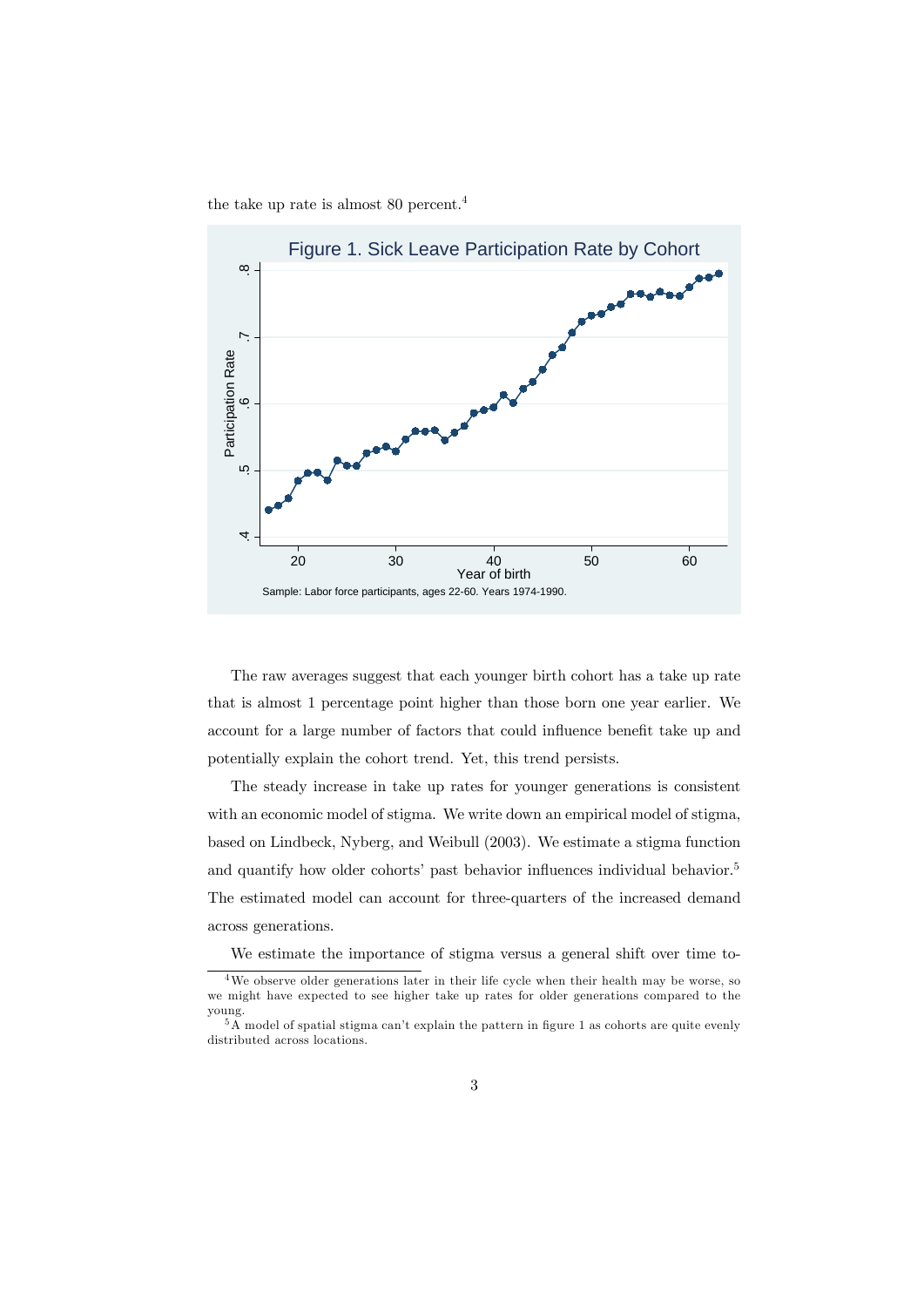wards more social insurance take up. We are also able to quantify the importance of factors that are constant within an individual versus the importance of stigma that varies over time. This provides a quantification of the relative importance of social interactions compared to culture. Culture is considered the slow moving part of preferences, $6$  for example the work norms instilled by your parents, while social interactions are fast moving influences on preferences, for example the influence of your current colleagues' on your work norms.

We apply an instrumental variables approach to identify the intertemporal influence of social interactions. We use mortality rates as an instrument for the older cohorts' sick leave behavior. This approach isolates the influence of the older generations' behavior to the part that is shifted by the mortality shocks, and the estimator isn't affected by fixed factors like culture. The influence of the older cohorts' behavior remains.

The paper is organized as follows. The next section discusses the related literature. The third section describes the sick leave program, followed by the data description. Section 5 examines the cohort trend by accounting for individual characteristics. In the sixth section we develop our empirical model of stigma and we present the empirical results. Section 7 concludes.

### 2 Related Literature

Our study of long term adjustments in demand for social insurance, where we follow individual behavior across decades, complements several existing literatures. The effect of norms on labor supply (or benefit up take) has been studied both theoretically and empirically. Our model is most closely related to Lindbeck, Nyberg, and Weibull (2003) in how we model individual heterogeneity and stigma, but it is also close to Lindbeck, Nyberg, and Weibull (1999). Other models with delayed responses are the intergenerational transmission of traits or work norms has been modeled by Bisin and Verdier (2001), Lindbeck and Ny-

<sup>6</sup>This distinction between social interactions and culture is discussed in Guiso, Sapienza, and Zingales (2006).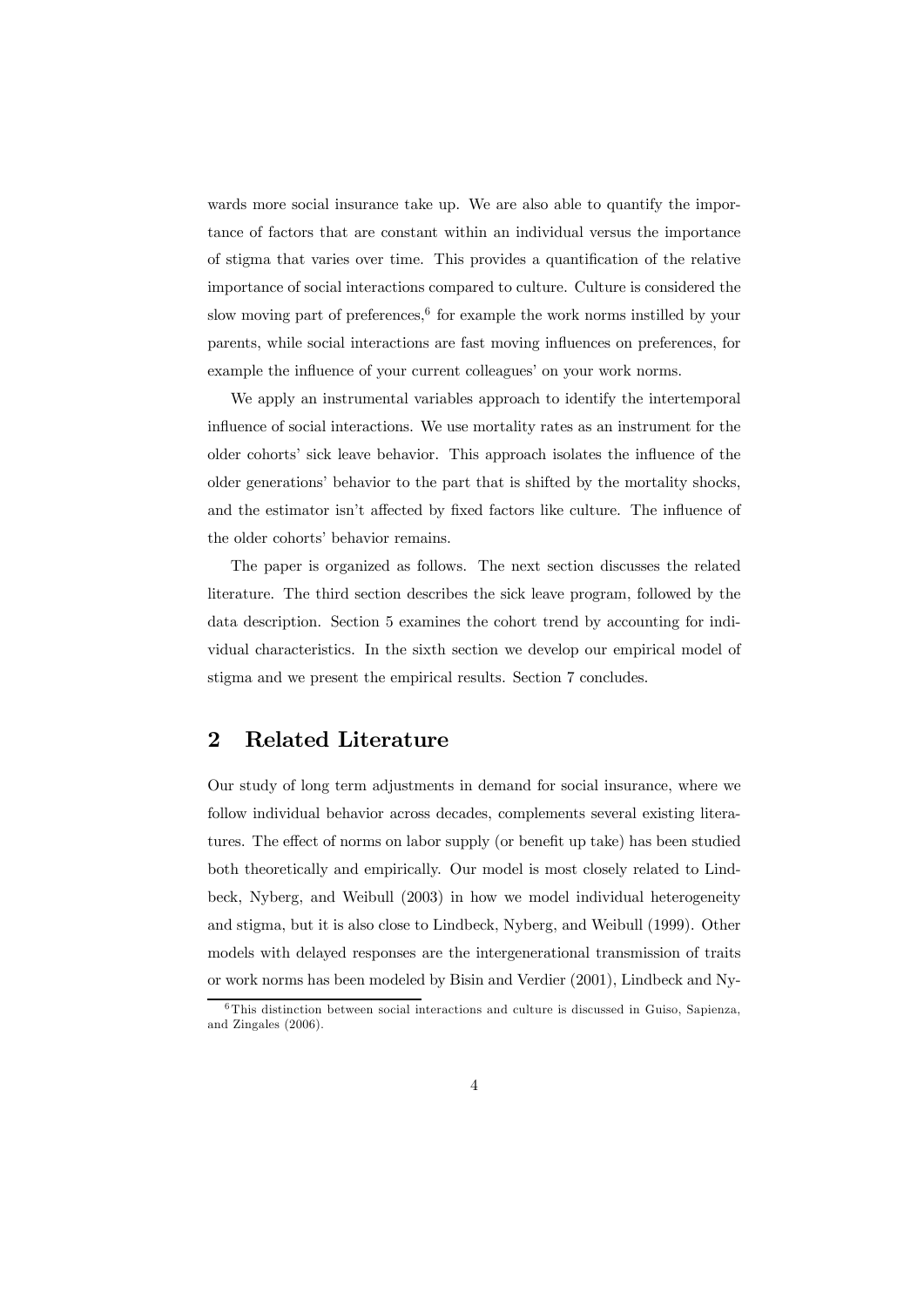berg (2006), Tabellini (2008), and Doepke and Zilibotti (2008). We examine the influence of role models across generations rather than the link between parents and children. Empirical applications include transmission of work norms from parents to children (Fernandez, Fogli, and Olivetti, 2004; Lindbeck and Nyberg, 2006) and the transmission of religious beliefs (Bisin, Topa, and Verdier, 2004; Bisin and Verdier, 2000; Guiso, Sapienza, and Zingales, 2003).

Social interactions in social insurance benefits have been studied empirically. That literature focuses on cross-sectional or spatial mechanisms, for example a contemporaneous effect of benefit up take in your reference group on your behavior. The effects of social interactions in the take up of welfare benefits have been studied by Bertrand, Luttmer, and Mullainathan (2000) and Edin, Fredriksson, and Åslund  $(2003)$ .<sup>7</sup> The effects of social norms have been studied in the context of unemployment insurance, a related social insurance program, see Stutzer and Lalive (2004) and Clark (2003). None of these studies of social interactions have analyzed behavioral effects across generations, which we do.

There is a growing literature on the impact of beliefs or culture on economic outcomes<sup>8</sup> and our paper is closely related to studies of how institutions and policy interact with beliefs. Our question is similar to studies on how institutional arrangements affect norms, like the effect of Communism on attitudes towards redistribution studied in Alesina and Fuchs-Schündeln (2007). They study the effects of the social system on self reported preferences while we study behavior. Another example is the effect of minimum wage on norms regarding cooperation in the labor market as examined in Aghion, Algan, and Cahuc (2008). We study how exposure to welfare state programs affects demand for social insurance, where demand may be affected by norms with respect to claiming government benefits.<sup>9, 10</sup> Changes in such norms may affect the social

<sup>7</sup>Two recent papers on the social interactions in the use of sick leave in Sweden are Hesselius, Johansson, and Vikström (2009) and Lindbeck, Palme, and Persson (2008). Both papers focus on contemporaneous spatial interactions. Henrekson and Persson (2004) studies sick leave in Sweden in a long time series.

<sup>8</sup> See for example Guiso, Sapienza, and Zingales (2006, 2008, 2009).

<sup>9</sup>Our mechanism is similar to what Beaman, Chattopadhyay, Duflo, Pande, and Topalova (2009) explore in the sense that exposure affects preferences, which in turn affect actions.

 $10$ A related mechanism is social learning as studied by Fernandez (2008).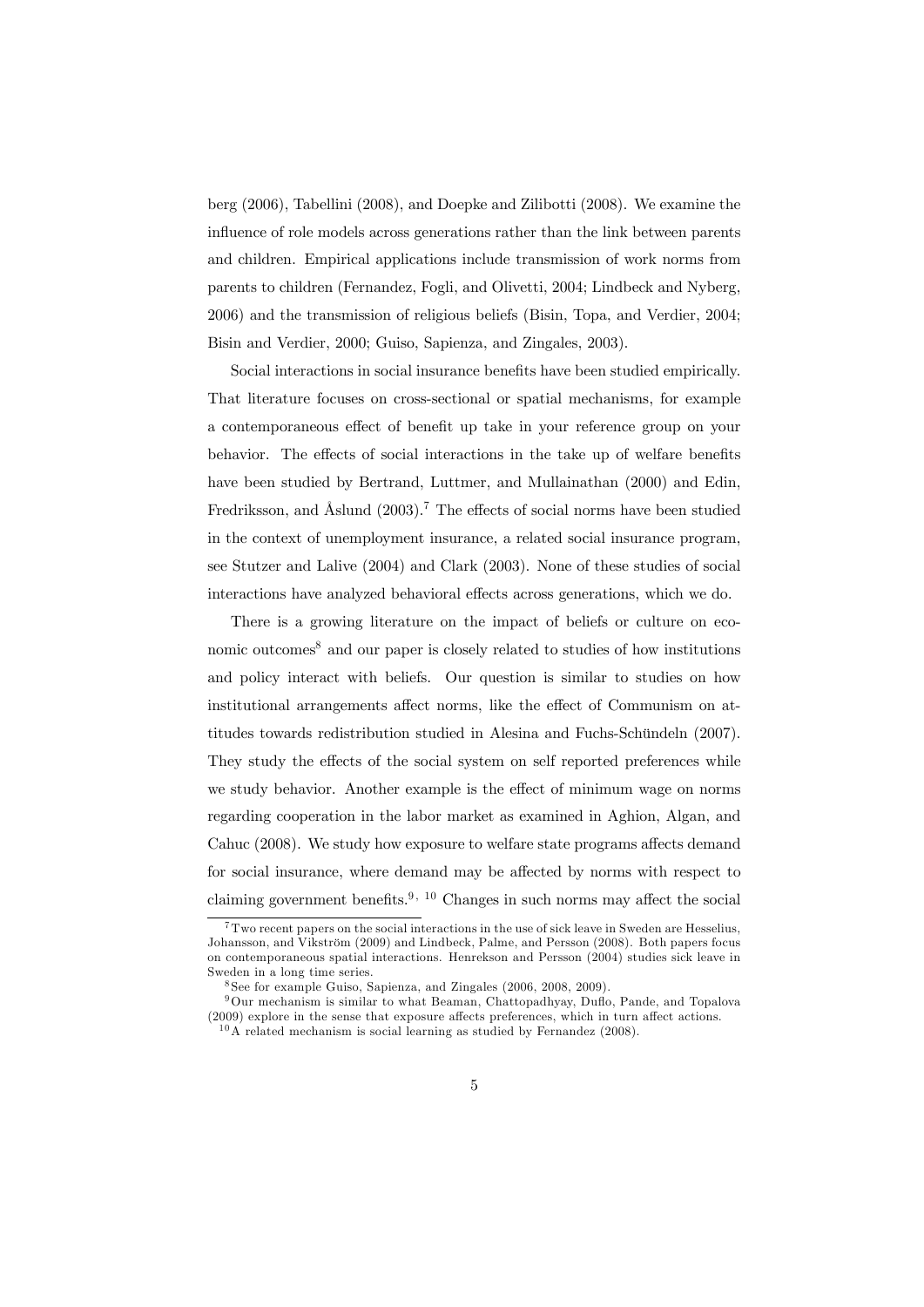capital in society and economic outcomes. Aghion, Algan, Cahuc, and Shleifer (2010) argue that social capital in the form of trust affects regulation, based on a cross-country analysis. Algan and Cahuc (2010) use a model of intergenerational transmission of beliefs to examine the effect of trust on per capita income. Our study complements this literature by studying dynamics of norms within one country. Individual panel data allow us a much richer analysis with more detailed sets of controls, including fixed individual characteristics, where the related literature to a large extent rely on country level variation.

The mechanism in our paper is analytically similar to external habits that have been used to explain asset prices in for example Abel (1990) and Campbell and Cochrane (1999). The norms in our model introduce an externality, which may have implications for policy. Individual concerns of relative income and consumption and their implications for both taxes and public expenditures have been studied theoretically by Boskin and Sheshinski (1978), Layard (1980), Oswald (1983), Ng (1987), Seidman (1987), Ireland (1998), Ljungqvist and Uhlig (2000), Dupor and Liu (2003), and Abel (2005). Quantifying these relative considerations is an empirical question, where our study makes a contribution.

The program participation literature casts the take up decision as a trade off between time and consumption. Another way to view the sick leave decision is as an expression of well-being, which ties in to the literature on self reported well-being.<sup>11</sup> What we have labelled stigma may be seen as a relative or positional concern in the language of the well-being literature. This literature builds on a model where the relative position has a contemporaneous effect on well-being, for example Luttmer (2005) finds that individuals who have neighbors with higher income have lower well-being, while controlling for own income and characteristics as well as neighborhood factors.12 That is, they as-

 $11$  See for example Easterlin (1974, 1995, 2001).

 $12$ Additional evidence that well-being is partly driven by relative position are Van de Stadt, Kapteyn, and Van de Geer (1985), Clark and Oswald (1996), Blanchflower and Oswald (2004), Ferrer-i-Carbonell (2005), Graham and Felton (2006), Kingdon and Knight (2007), and Clark, Kristensen, and Westergård-Nielsen (2008). Dynan and Ravina (2007) find evidence that relative concerns exist in some domains (like consumption of private goods) but not in others (like leisure and public goods such as defense).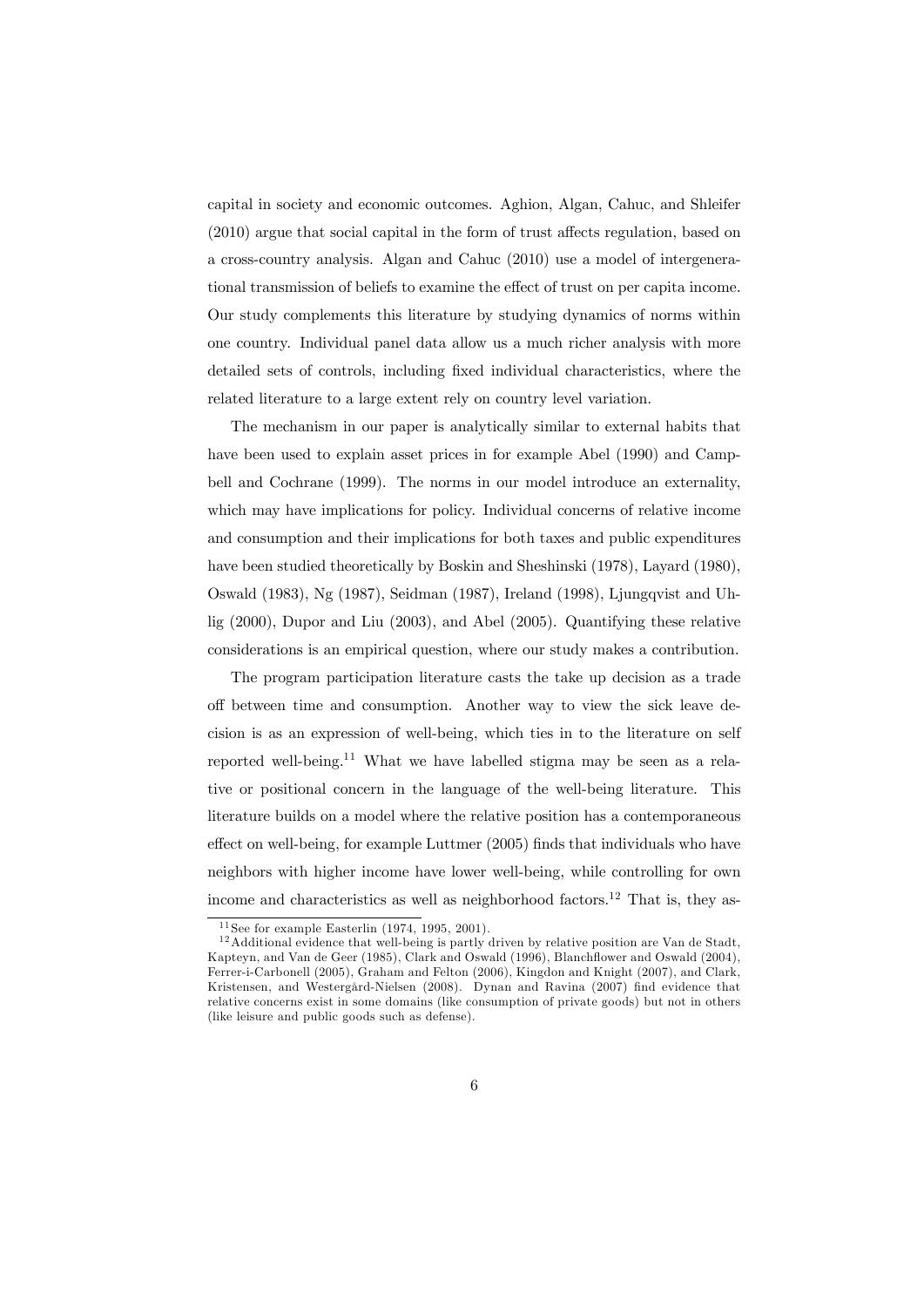sume an immediate cross-sectional, usually spatial, effect of the reference group's income/consumption on your well-being. Our model focuses on an intergenerational link the existing empirical literature has not entertained. Furthermore, all these papers use self-reported survey measures of well-being, which has short comings as discussed by Bertrand and Mullainathan (2001) and Ravallion and Lokshin (2001). Our measure of well-being, sick leave, is based on actions, which we think overcome shortcomings of the previous literature.

Our paper is also related to the literature on the intergenerational transmission of economic status, for example father and son earnings correlations as studied in Mulligan (1997) and surveyed in Solon (2002). There are also studies of intergenerational links in welfare take up, Solon, Corcoran, Gordon, and Laren (1988) and Beaulieu, Duclos, Fortin, and Rouleau  $(2005)^{13}$  That literature focuses on mechanisms within the family, which probably are relevant in our setting as discussed later. However, we allow for broader influences across time and generations that are not limited to family influences.

# 3 The Sick Leave Program

Sweden has a generous publicly run sick leave insurance program that covers lost earnings in the case of basically any injury or illness.<sup>14</sup> It is very easy to claim the benefits. For the first week of each spell, the law gives the individual the discretion to determine if he is fit to work or not. If he wants to claim the sick leave benefits he makes two phone calls, one to the social insurance office and one to his employer.<sup>15</sup> There is no fixed allocation of sick leave days, you can use the insurance as long as your sickness requires and for as many spells as you like. For spells up to 7 days the individual himself determines if he is fit to work. For spells longer than 7 days it is required that a physician validates

<sup>&</sup>lt;sup>13</sup> Oreopoulos, Page, and Stevens (2008) study the effect of parental job loss on children's adult income and program participation.

<sup>&</sup>lt;sup>14</sup>In a comparison to the U.S. the program encompasses both 'personal days' provided in employment contracts (although restricted to sick leave) and the workers' compensation program.

 $15$  Benefits are paid by the social insurance office directly to the claimant.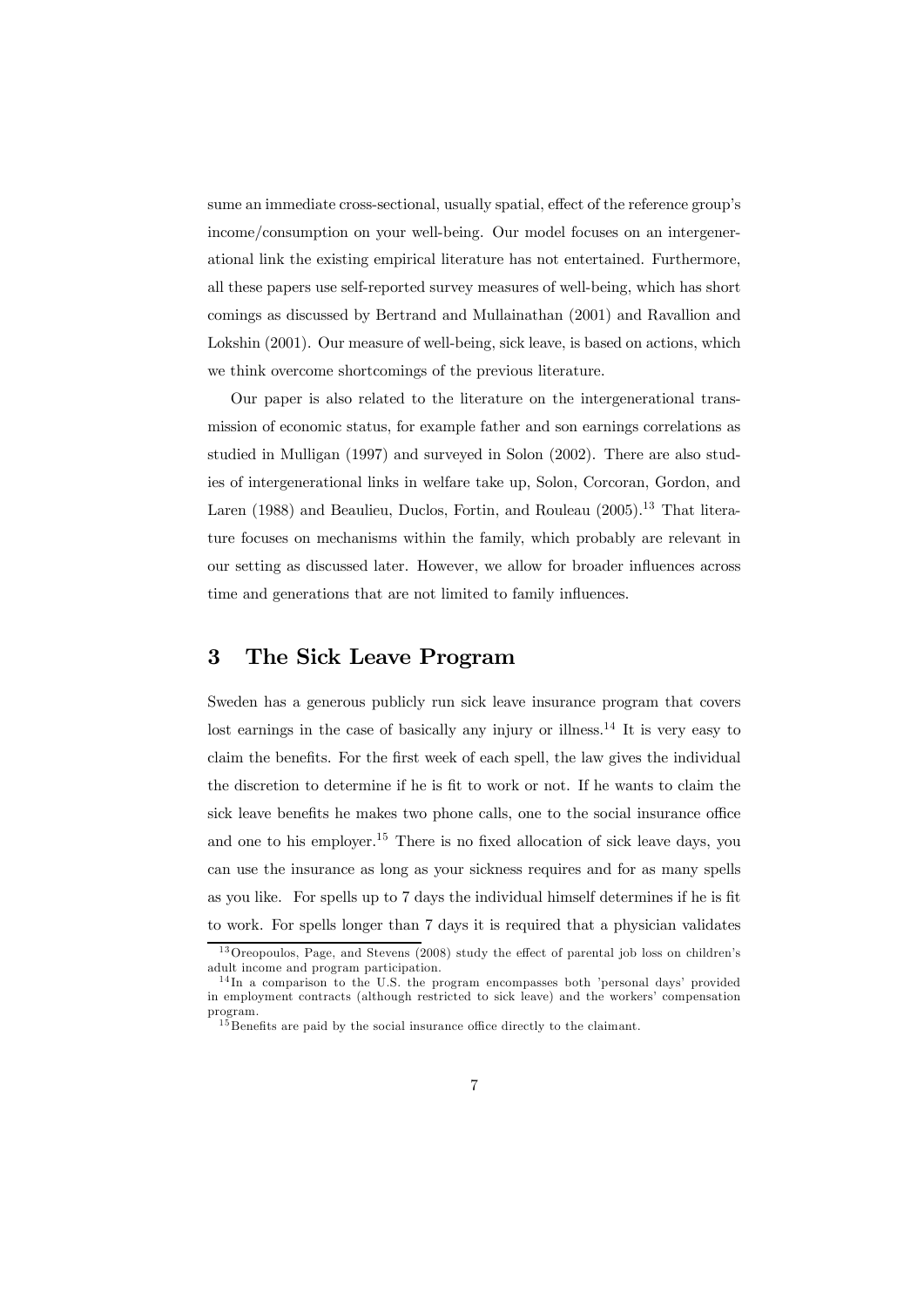your condition. Monitoring of actual sickness is very light, at least in part due to the difficulty in verifying conditions like stomach ache and back pain.

The program is similar to any social insurance. It pays out benefits if the individual is hit by some shock. In the sick leave program it is a health shock, while unemployment benefits cover unemployment shocks and pensions pay out based on age shocks. What sets the sick leave program apart is the level of individual discretion with respect to claiming benefits. The decision to claim benefits rests entirely with the individual, and observed take up behavior is purely driven by the demand for benefits.

The rules governing sick leave insurance have been remarkably constant over the 1974-1990 period. The sick leave program was first passed into law in 1962 (SFS 1962:381) and it took effect in 1963. Data on sick leave are available from 1974, when sick leave benefits became taxable income<sup>16</sup>. The replacement rate for lost earnings due to sickness was set to 90 percent. The daily benefit is calculated as 90 percent of normal annual labor earnings divided by 365, up to a cap. The replacement cap is indexed to the so called base amount, which is related to inflation. About 93 percent of the incomes are below the cap, and 6 percent of the sick leave observations are above the cap.

Benefits can be claimed from the second day of the sickness spell. The definition of the second day is, however, quite generous. It is sufficient to call in sick before leaving work and that day counts as the first day of the spell. If you think you'll be sick tomorrow you can always call in sick today and the first unpaid day is of no consequence, and if it turns out that you're fit for work tomorrow you can change your mind. Spells shorter than 7 days do not pay benefits on weekends. This system was in place until 1987. From 1988 through 1990 the first day of no coverage was abolished.<sup>17</sup>

Most sick leave spells are short, about 95 percent are shorter than one month (Source: Försäkringskassan). You need to have earnings for six months in order to qualify for the sick leave benefits and be less than 65 years of age. The

 $16$ The updates to the program are detailed in law SFS 1973:465.

 $17$ The updates to the program are detailed in law SFS 1987:223.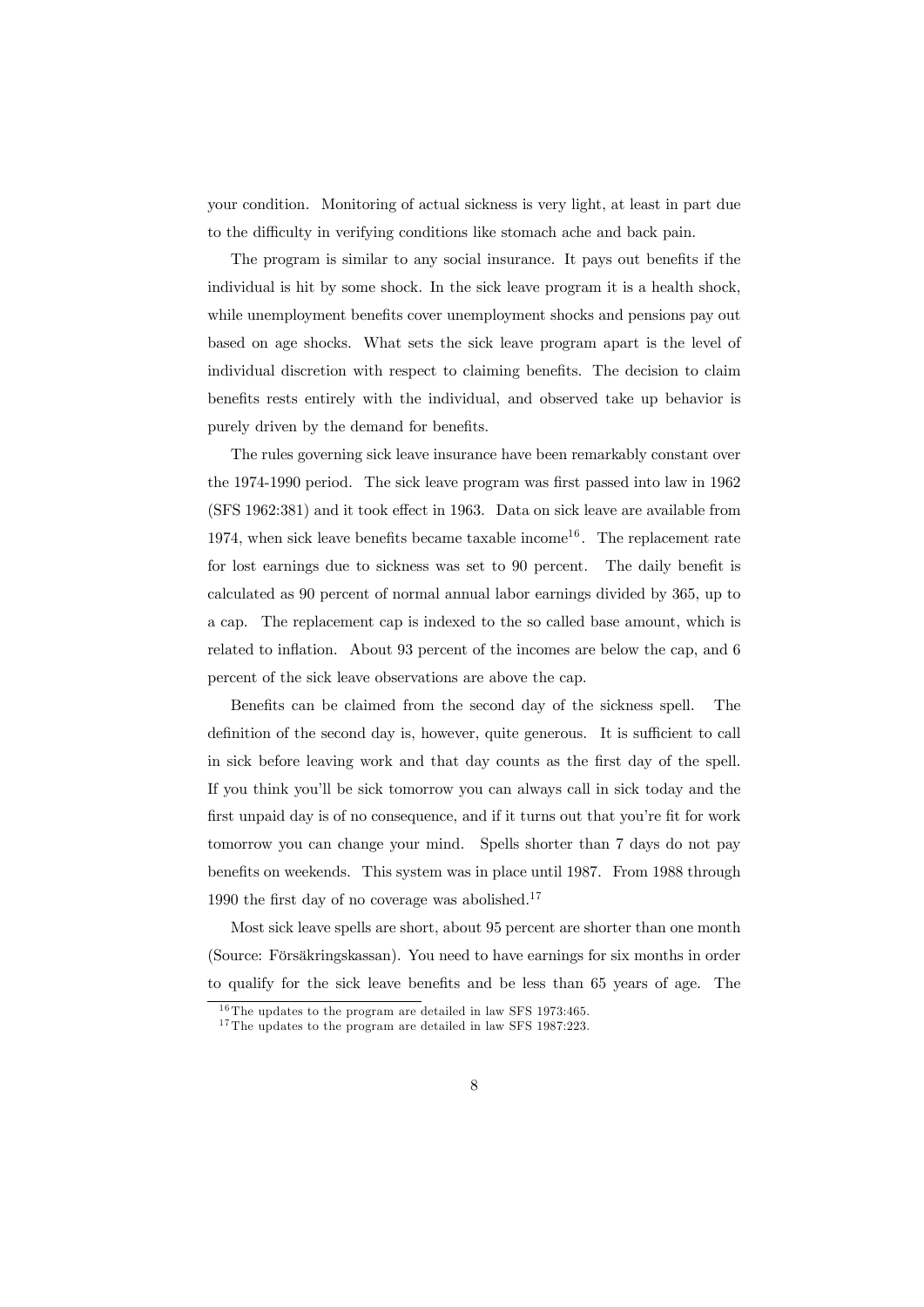program is universal and it is administered by the central government and does not depend on your employer. Benefits are financed through a flat pay roll tax.

### 4 Data

We use registry data on individual panels over the period 1974 to 1990 (from 1973 for lagged income). The data draw information from several sources; demographic information from the population registry, income information from the tax authorities, and various public benefits from the social insurance administration. Our main dependent variable, participation in the sick leave programs, is defined based on observing positive sick leave benefits during the year. We use a random sample of the 1974 population who we follow for 17 years.<sup>18</sup> We include the birth cohorts from 1917 to 1963. About 3 percent of the population is sampled. In addition, household members are included in the data. This allows us to control for the household composition as well as spousal income.

| Table 1. Summary statistics.                      |        |           |          |              |         |  |
|---------------------------------------------------|--------|-----------|----------|--------------|---------|--|
|                                                   | Mean   | Std. Dev. | Min      | Max          | Obs.    |  |
| Sick leave participation                          | 0.637  | 0.481     | $\Omega$ | 1            | 1930462 |  |
| Year of birth                                     | 41.9   | 11.3      | 17       | 63           | 1930462 |  |
| Earned income, lagged                             | 127519 | 319262    | 0        | $1.99E + 08$ | 1929137 |  |
| Capital income, lagged                            | 1748   | 57136     | 0        | $4.81E + 07$ | 1929137 |  |
| Age                                               | 40.0   | 10.7      | 22       | 60           | 1930462 |  |
| Man                                               | 0.525  | 0.499     | $\Omega$ |              | 1930462 |  |
| College, 3+ years                                 | 0.113  | 0.316     | 0        |              | 1930462 |  |
| < 3 years college                                 | 0.091  | 0.287     | O        |              | 1930462 |  |
| High school                                       | 0.380  | 0.485     | 0        | 1            | 1930462 |  |
| Married                                           | 0.602  | 0.490     |          |              | 1930462 |  |
| Months with infant x Woman                        | 0.101  | 0.757     | 0        |              | 1930462 |  |
| Children aged 7 months to 2 years                 | 0.064  | 0.249     | ŋ        | 4            | 1930462 |  |
| Children aged 3 to 6 years                        | 0.131  | 0.341     | 0        | 3            | 1930462 |  |
| Children aged 7 to 15 years                       | 0.286  | 0.460     |          | 3            | 1930462 |  |
| Husband's income, lagged                          | 56178  | 288605    | 0        | $1.68E + 08$ | 1929137 |  |
| Wife's income, lagged                             | 26976  | 57974     | 0        | $2.10E + 07$ | 1929137 |  |
| Employment rate, by county                        | 0.870  | 0.021     | 0.807    | 0.912        | 1930462 |  |
| Average earnings, by county                       | 130946 | 14071     | 94790    | 173337       | 1930462 |  |
| Complete phore force portioinante 22.60 vegro ald |        |           |          |              |         |  |

Sample: Labor force participants, 22-60 years old.

<sup>&</sup>lt;sup>18</sup>The only sampled individuals that disappear from the data are those who die or emigrate.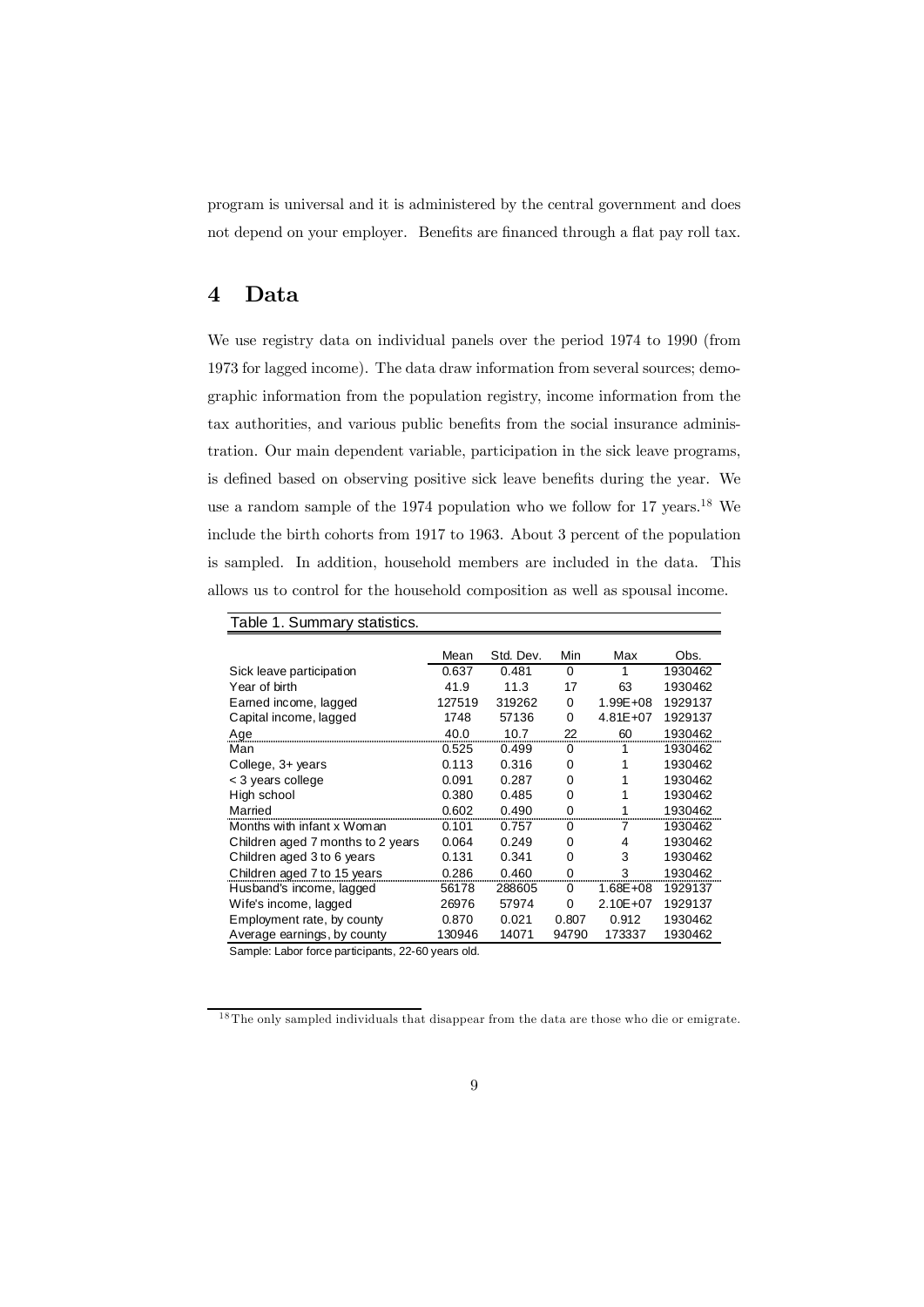Individuals are included in the analysis from ages 22 to 60. The age restrictions are due to the looser connection to the labor market of individuals at the tails of the life cycle. The young may still be studying and may not have a firm foot in the labor market. At ages close to retirement individuals face a number of incentives to leave the labor force that we don't model here, and we choose to exclude those observations. Since the sick leave program is designed to replace lost labor earnings, we restrict the analysis to individuals who are labor force participants.19Summary statistics are presented in table 1.

### 5 Increased Demand For Social Insurance

We account for a number of individual and aggregate factors that could explain the behavioral differences across cohorts seen in figure 1. We also perform a number of robustness checks, yet none of these specifications can account for the pattern in figure 1. We allow for non-linearities in the cohort trend and estimate the model separately for men and women, yet the trend persists.

It is possible the raw averages in figure 1 capture life cycle patterns, for example, young generations are observed when they have young children that may make them take more sick leave during those years.20 In figure 2 we plot the average take up by age for four different cohorts where we can compare cohorts at the same stage in the life cycle. Men are plotted in the left panel and women on the right. Across the entire life cycle, younger generations have higher take up. The pattern is particularly pronounced for women.

 $19$ Labor force participation is defined as having positive labor earnings during the year.  $20$ There are at least two causes for this. Parents may use the sick leave program to take

care of sick children, or sick children make the parents sick.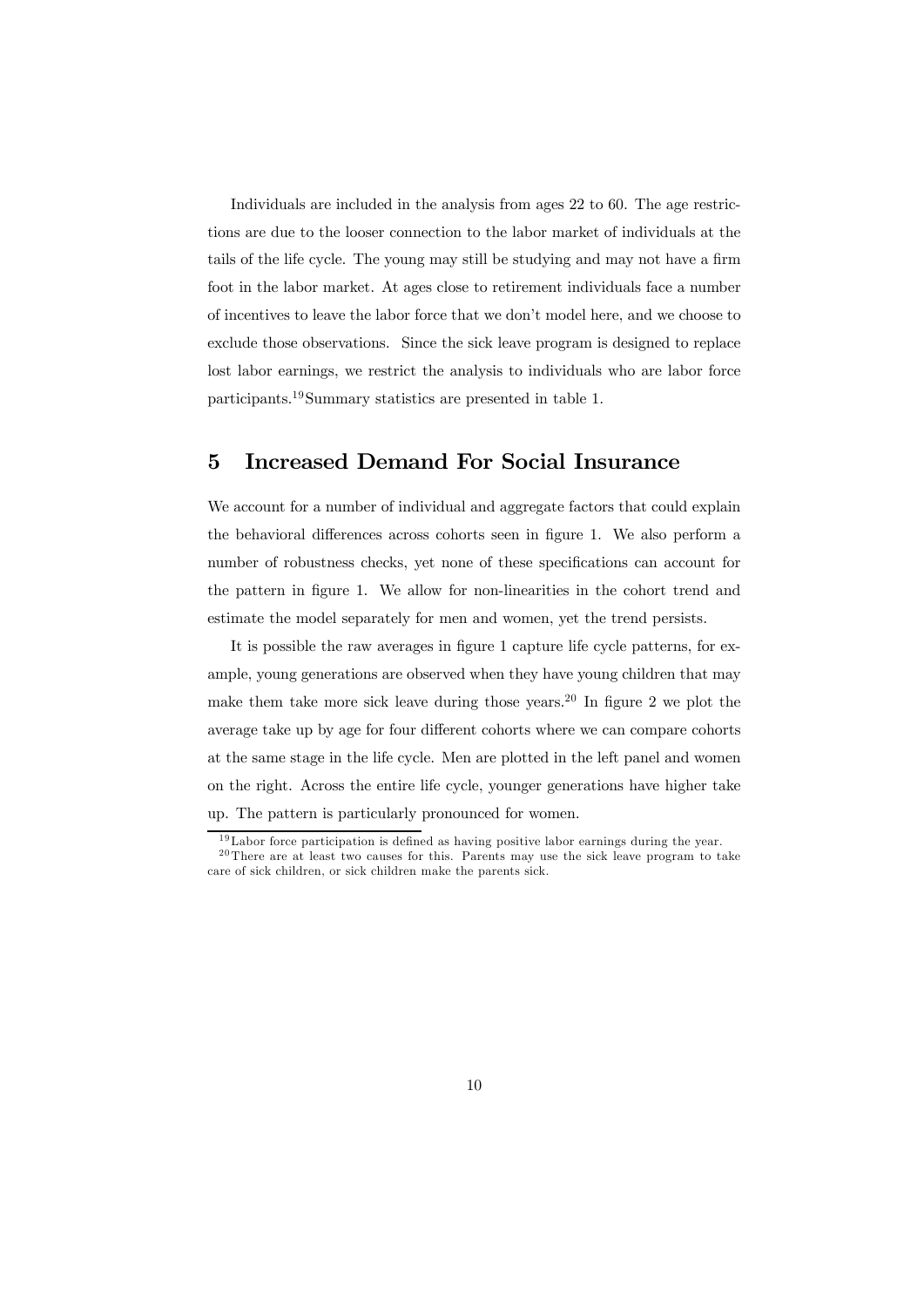

We may be concerned that changes in labor force participation are behind the increasing sick leave take up across generations. For women the labor force participation rates<sup>21</sup> have increased across generations and the 1955 cohort of women have rates similar to men. Men's labor force participation rates have been constant across generations (along the life cycle paths), indicating that labor force participation changes don't explain the increased sick leave take up. This issue is examined further below.

So far we have just looked at raw averages. Column 1 of table 2 gives us the average slope of the cohort trend, 0.8 percentage point per year, which adds up to a 16 points higher take up rate for a cohort born 20 years later than the base cohort. The results are from using the between estimator, that is, we compare the individual averages between individuals. Since the focus is on the differences in behavior across cohorts we think it is the appropriate estimator.

 $21$ Labor force participation is defined as having positive income from work during the year.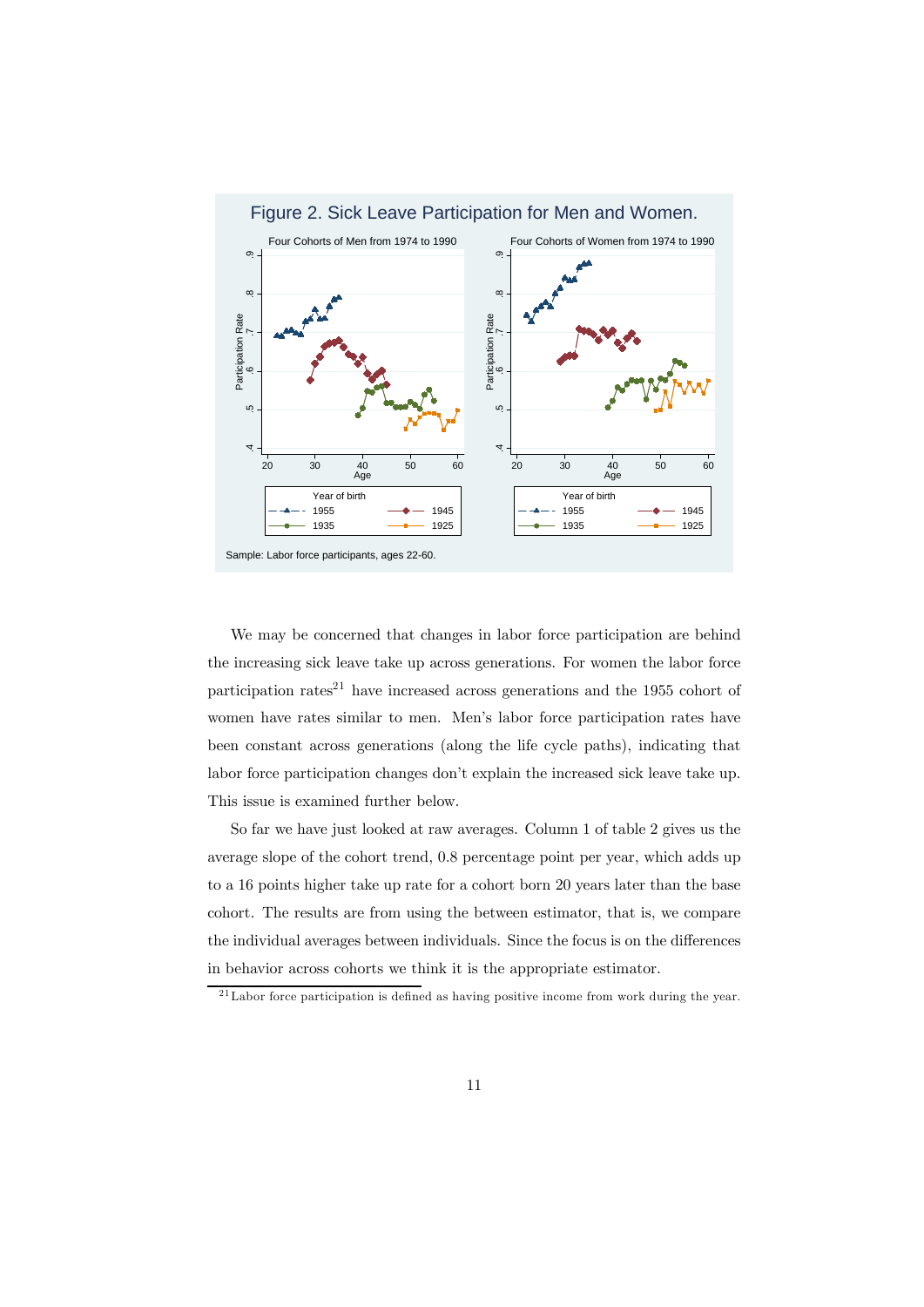#### Table 2. Cohort trend in sick leave program participation.

Dependent Variable: Indicator of Positive Sick Leave Between Estimator

| וטואווונטש ווטטאש<br>Variable                                                                                 | (1)               | (2)               | (3)                      | (4)                      | (5)                      | (6)                      |
|---------------------------------------------------------------------------------------------------------------|-------------------|-------------------|--------------------------|--------------------------|--------------------------|--------------------------|
| Year of birth                                                                                                 | 0.0080<br>(.0001) | 0.0098<br>(.0003) | 0.0112<br>(.0003)        | 0.0110<br>(.0004)        | 0.0112<br>(.0004)        | 0.0067<br>(.0004)        |
| Age, age sq interacted<br>with gender and education                                                           |                   | Yes               | Yes                      | Yes                      | Yes                      | Yes                      |
| Months with Infant x Female<br>Child 7 months-2 years<br>Child 3-6, Child 7-15 years<br><b>Marital status</b> |                   |                   | Yes<br>Yes<br>Yes<br>Yes | Yes<br>Yes<br>Yes<br>Yes | Yes<br>Yes<br>Yes<br>Yes | Yes<br>Yes<br>Yes<br>Yes |
| Income lag<br>Capital income lag<br>Spouse's income lag                                                       |                   |                   |                          | Yes<br>Yes<br>Yes        | Yes<br>Yes<br>Yes        | Yes<br>Yes               |
| Business cycle control<br>Regional fixed effects                                                              |                   |                   |                          | Yes<br>Yes               | Yes<br>Yes               | Yes<br>Yes               |
| Permanent income<br>Permanent income spline<br>Income lag spline                                              |                   |                   |                          |                          | Yes                      | Yes<br>Yes               |
| Ohoon intiano                                                                                                 | 1055700           | 1020500           | 1020500                  | 1020100                  | 1020100                  | 1020100                  |

Observations 1955700 1930500 1930500 1929100 1929100 1929100 Notes: Education is gouped into 3+ years of college, <3 years of college, high school, <high school.

Months with infant counts the number of months there is a child of up to 7 months of age in the household. Business cycle control is average regional employment rates.

Permanent income is an estimated individual fixed effect of earnings on demographic interactions and BC controls. Spline is 5 piece with knots at quintiles.

Individual panel data from 1974-1990, annually. Estimates of the between estimator.

Standard errors in parenthesis. Sample: Labor force participants, 22-60 years old.

One concern may be that the raw average is confounded by life cycle patterns, which may vary by groups as seen in figure 2. We include a full set of interactions between gender, the four education groups, $2<sup>2</sup>$  age and age squared. Including these controls raise the estimated cohort trend as seen in column 2. If parents with young children take more sick leave, and these parents are mostly observed among the younger cohorts, it may bias our estimate of the cohort trend upwards. It may hence be important to have detailed controls of the

<sup>&</sup>lt;sup>22</sup>The four education groups are 3 or more years of college, less than 3 years of college, high school degree, and less than a high school degree.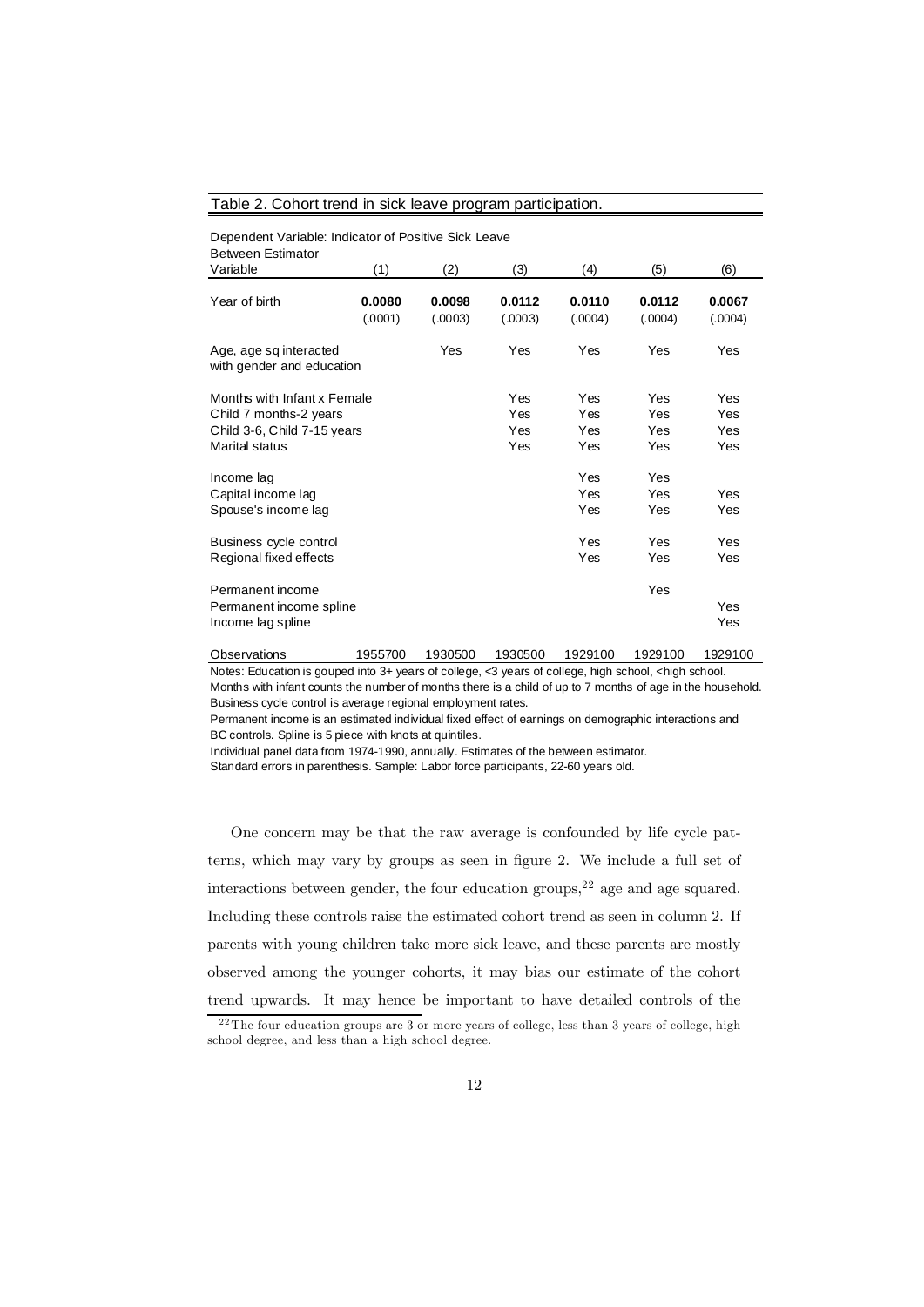number of children at different ages. Such controls are included in column 3, and the estimated cohort trend increases somewhat.

Younger cohorts tend to have higher education and may have higher earnings (conditional on age) than older cohorts. If sick leave is one dimension of leisure (a normal good), it may be that the higher take up rate is in part an income effect. We control for own earnings and capital income as well as the spouse's income (if present). The income variables are lagged one year since current income and sick leave take up may be jointly determined. We also control for regional business cycles (through the regional employment rate) and regional fixed effects.<sup>23</sup> Including these controls do not affect the cohort trend, as seen in column 4.

It is possible that not only current earnings but lifetime earnings affect the sick leave choice. Using the panel data, we run an individual fixed effect (within) regression of individual earnings on the age-gender-education interactions mentioned above and business cycle controls. The individual fixed effect from that regression is our measure of permanent income, which we include in the regression in column 5. It does not have much of an impact on the cohort trend.

Linearity of the income effects may be a strong assumption that we relax in column 6. We construct five piece splines of both permanent income and lagged income. This allows the income effects to differ across quintiles both for permanent and lagged income. This has a substantial impact on the estimated cohort trend, which now is estimated at 0.67 percentage points. The specification in column 6 will be the baseline in the analysis below.

Linearity of the cohort trend is assumed in table 2. We replace the linear trend with fixed effects for each cohort. The estimated coefficients are plotted in figure 3.24The cohort effects are quite close to a linear trend, so the linearity assumption does not seem to drive the result.

 $^{23}$ Our objective is not to explain regional differences in take up.

<sup>2 4</sup> Being born in 1917 is the omitted category.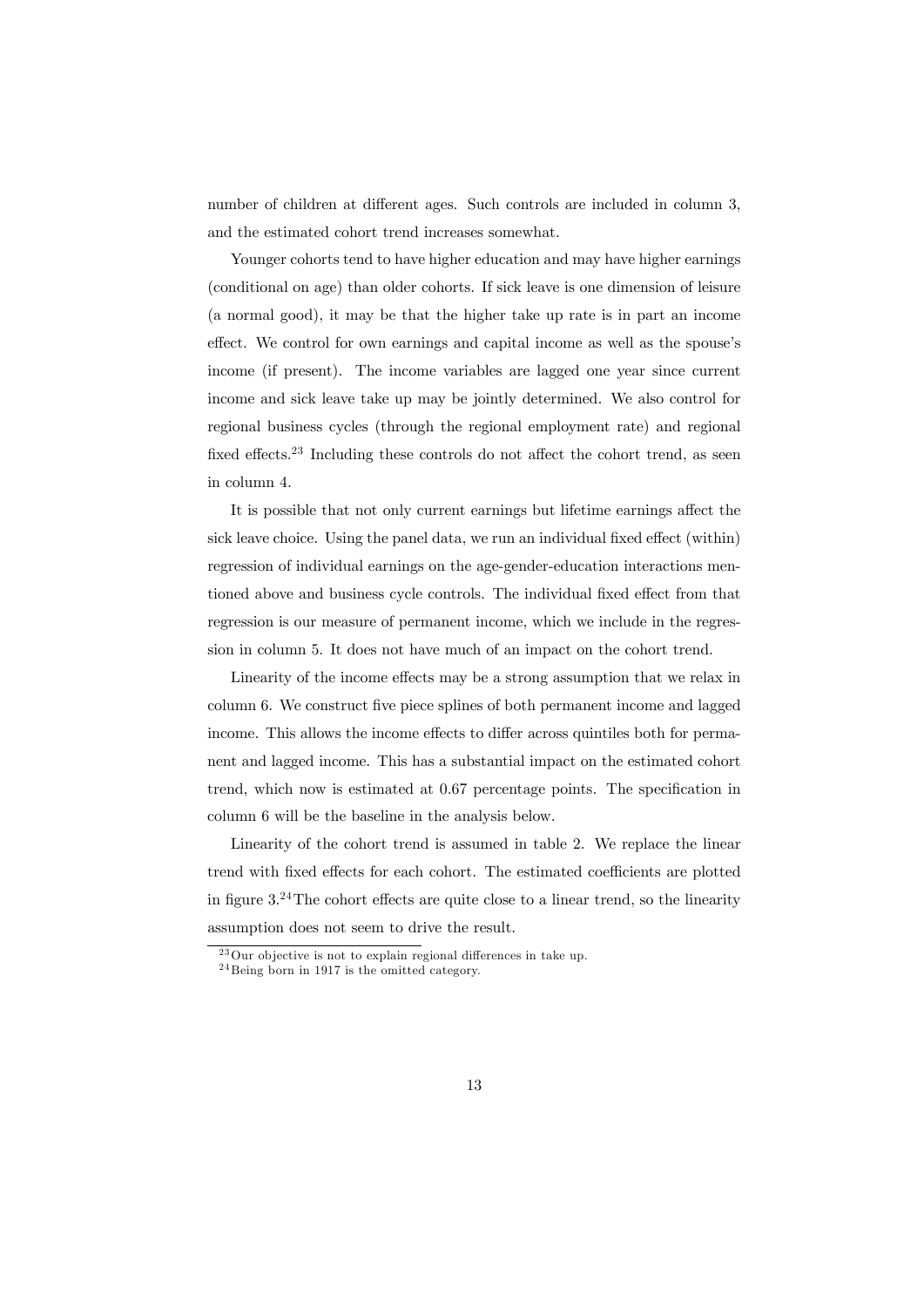

Deteriorating health for younger cohorts could be an explanation for the cohort trend. Measures of health outcomes, however, paint a different picture. Younger cohorts have improved health along objective measures. Expected remaining longevity at age 20 increased by 1.76 years for men and 2.16 years for women between the early 1970's and the late 1980's. The occurrence of heart problems have decreases as well. For the 45-64 age group the average rate of heart problems during 1980-1982 was 5.0 percent. These problems had decreased to 3.2 percent in the 1990-1992 period (Source: Statistics Sweden). The fraction of the population 16-84 that report that their health status is generally good has increased slightly from 74 to 75 percent between 1980 and 1990. Cancer mortality has decreased across cohorts. Among 30-34 year old women in the late 1960's the mortality of cancer was 21 per 100 000 persons. In the early 1990's the rate had dropped to 13.5. The corresponding rates for men were 16.7 and 11.2. Reductions in mortality rates are seen at most points in the age distribution across cohorts (Source: NORDCAN). Improvements in health conditions across cohorts make the sick leave trends more surprising.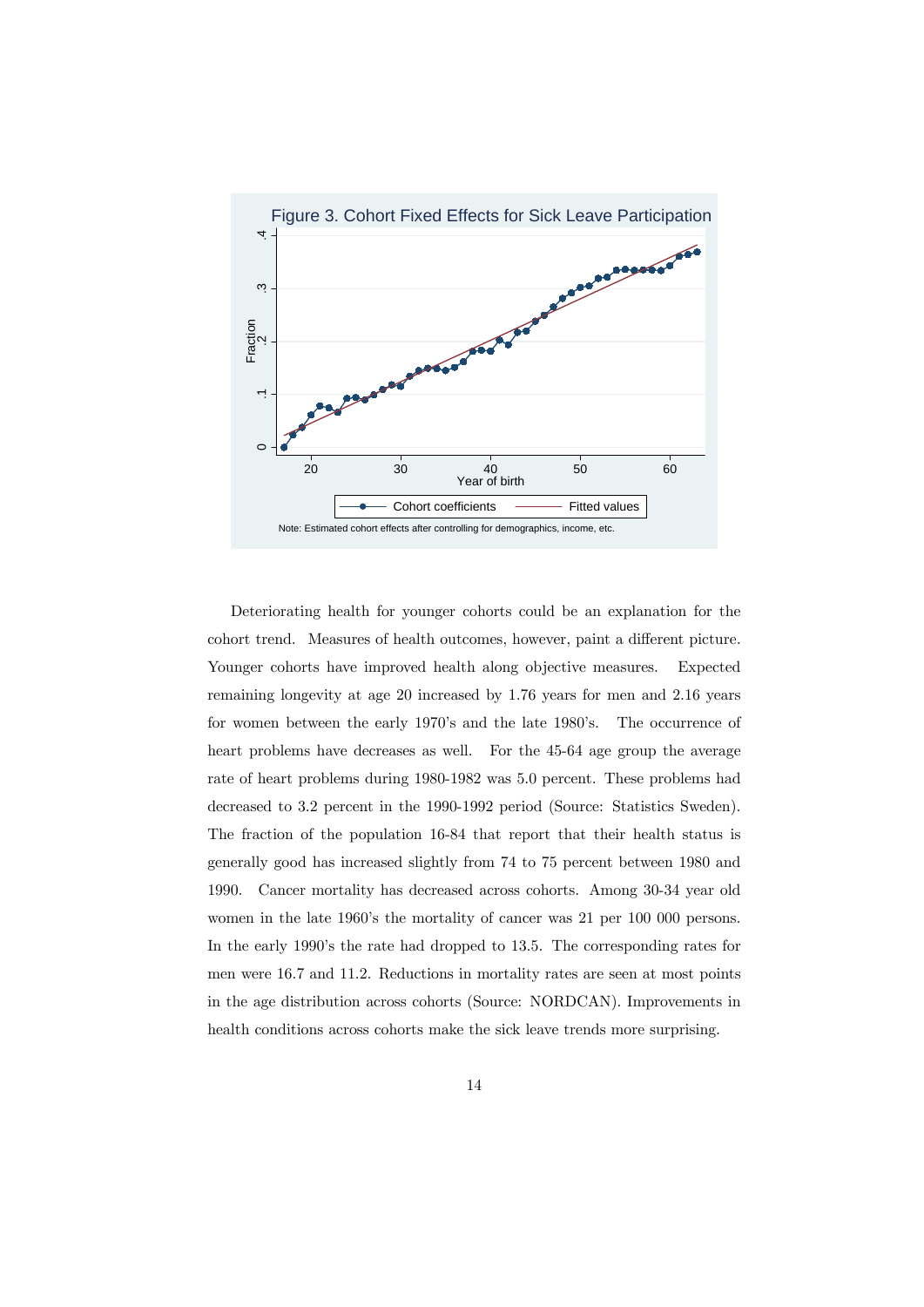Even though we controlled for a host of factors above there may still be alternative explanations to the trend. One concern may be the measurement of sick leave benefits. Up until 1983 maternity leave was included in sick leave benefits but starting in 1984 the parental leave in connection to the birth of a child was reported separately. In addition, care for sick child was reported separately from 1987. These definitional changes could affect the analysis. To examine the impact we redefine the sick leave variable as take up of either of the three programs (sick leave, parental leave, care for sick child). Redefining the dependent variable does not affect the estimated cohort trend.25

Since sick leave is not the only program individuals may use it is possible that there is some shifting across programs, which could influence our estimate. To examine the sensitivity to the use of other programs we exclude individuals who have taken up either unemployment benefits or welfare payments during the year. The estimated cohort trend in specification 2 is somewhat lower with this sample restriction, indicating a stronger trend among individuals that use other programs.<sup>26</sup>

The next two alternative specifications deal with the composition of the labor force. Since the main regressions condition on being in the labor force we may be concerned that individuals that have left the labor force would have been on sick leave if the had remained in the labor force. In particular, we may be concerned that among the older people only the healthy remain in the labor force, which could drive our finding. To address this we restrict the sample to those between 22 and 45 years of age, where there is little exit from the labor force. This restriction does not affect the cohort trend much as seen

 $^{25}\mathrm{It}$  s possible that young children are not appropriately controlled for by the linear controls. To address this we exclude women with children between the ages 0 and 2 (only women since care of young children were mostly done by women during the period we study). Excluding this group does not affect the cohort trend.

 $^{26}$ Employers do not seem to collude with young workers. During slow times there may be an incentive for the employer to reduce cost by inducing employees to take sick leave (paid by the government). Younger workers with less job protection may be more likely to enter into such an arrangement, which potentially could explain the cohort trend. We include sector fixed effects interacted with an indicator if the person is less than 30 years old. It does not have a large impact on the cohort trend.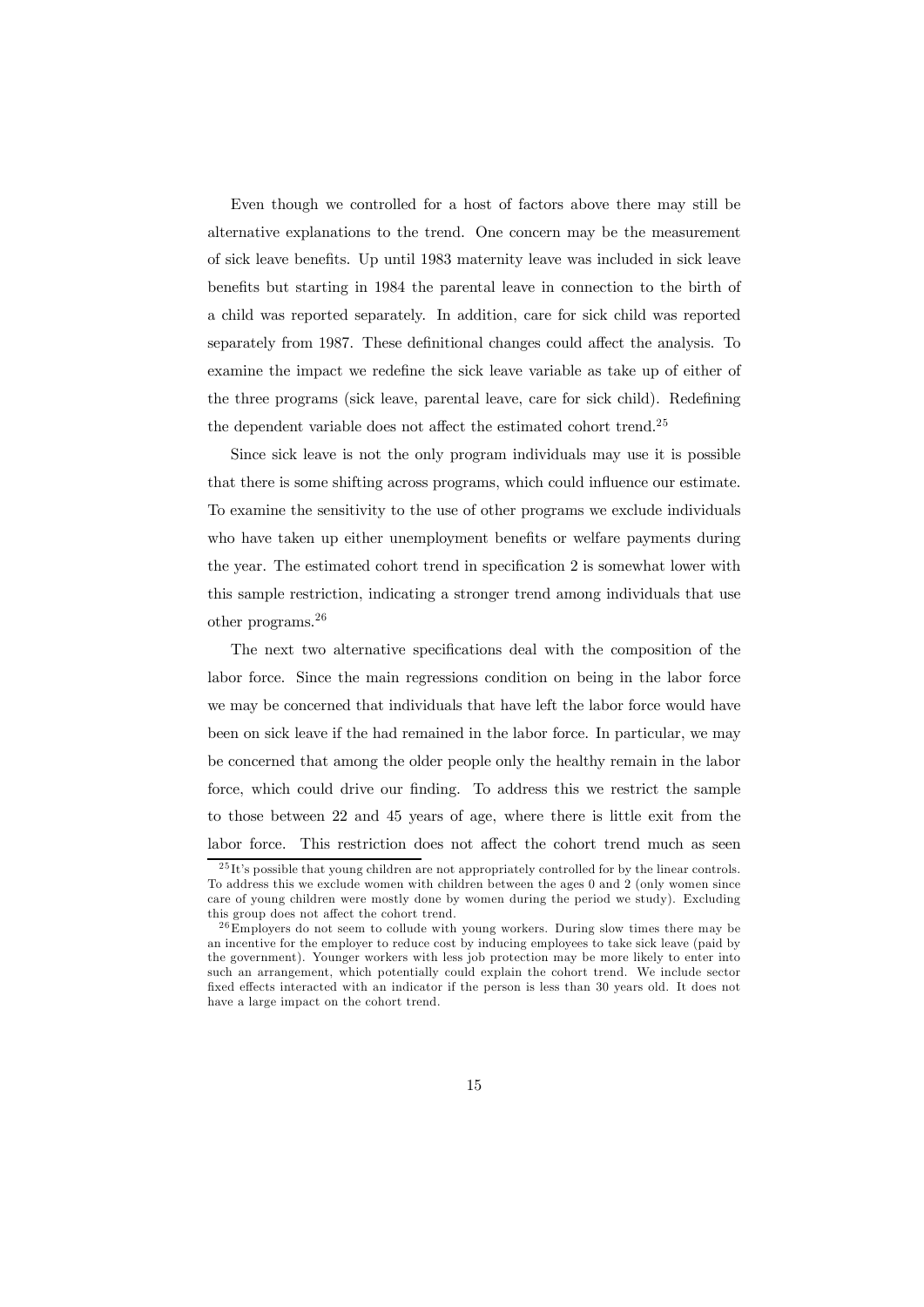in specification 3.27Another approach is to assume that everyone outside the labor force would have been on sick leave had they been in the labor force. We redefine sick leave such that all individuals outside the labor force are added to the sick leave rolls (and we no longer condition on being in the labor force). This extreme case provides a lower bound for the cohort trend. The estimated trend is as expected lower, a little shy of half the magnitude, but still significant as shown in column 4. Changes in labor force composition can't explain the cohort trend.

In the fifth specification we examine if the cohort trend could be explained by different take up rates across time by including year fixed effects. In this specification we have to exclude the age controls in order to identify the cohort trend (but we include the gender-education interactions). The estimated cohort trend is still large and significant indicating that the cohort trend can't be explained by generally rising demand for benefits.

| Dependent Variable: Indicator of Positive Sick Leave |                                         |                                        |                            |                                              |                       |  |  |
|------------------------------------------------------|-----------------------------------------|----------------------------------------|----------------------------|----------------------------------------------|-----------------------|--|--|
| Alternative explanation:                             | Program<br>definition                   | Use of<br>other programs               | Labor force<br>composition |                                              | Secular<br>drift      |  |  |
| Specification                                        | (1)                                     | (2)                                    | (3)                        | (4)                                          | (5)                   |  |  |
| Year of Birth                                        | 0.0067<br>(.0004)                       | 0.0048<br>(.0004)                      | 0.0071<br>(.0005)          | 0.0028<br>(.0004)                            | 0.0048<br>(.0001)     |  |  |
| Additional controls<br>or sample restrictions        | <b>Broader</b><br>sick leave<br>measure | Exclude people<br>with UI<br>benefits. | Include only<br>ages 22-45 | Redefine all<br>outside labor<br>force as on | Year fixed<br>effects |  |  |
| Observations                                         | 1929100                                 | welfare.<br>1820100                    | 1292200                    | sick leave<br>2183300                        | 1929100               |  |  |

Notes: All controls used in Table 2, column (6), are included if applicable.

Individual panel data from 1974-1990, annually. Estimates of the between estimator. Standard errors in parenthesis. Sample: Labor force participants, 22-60 years old.

Table 3. Alternative explanations of cohort trend in participation.

We have estimated the model for men and women separately. The cohort trend is a bit stronger for women, and in particular unmarried women. There

<sup>&</sup>lt;sup>27</sup> Another compositional story would relate to immigrants. We include an indicator of being born outside Sweden as well as the fraction of the working age population in your community that is born outside Sweden. Including these controls increase the cohort trend somewhat.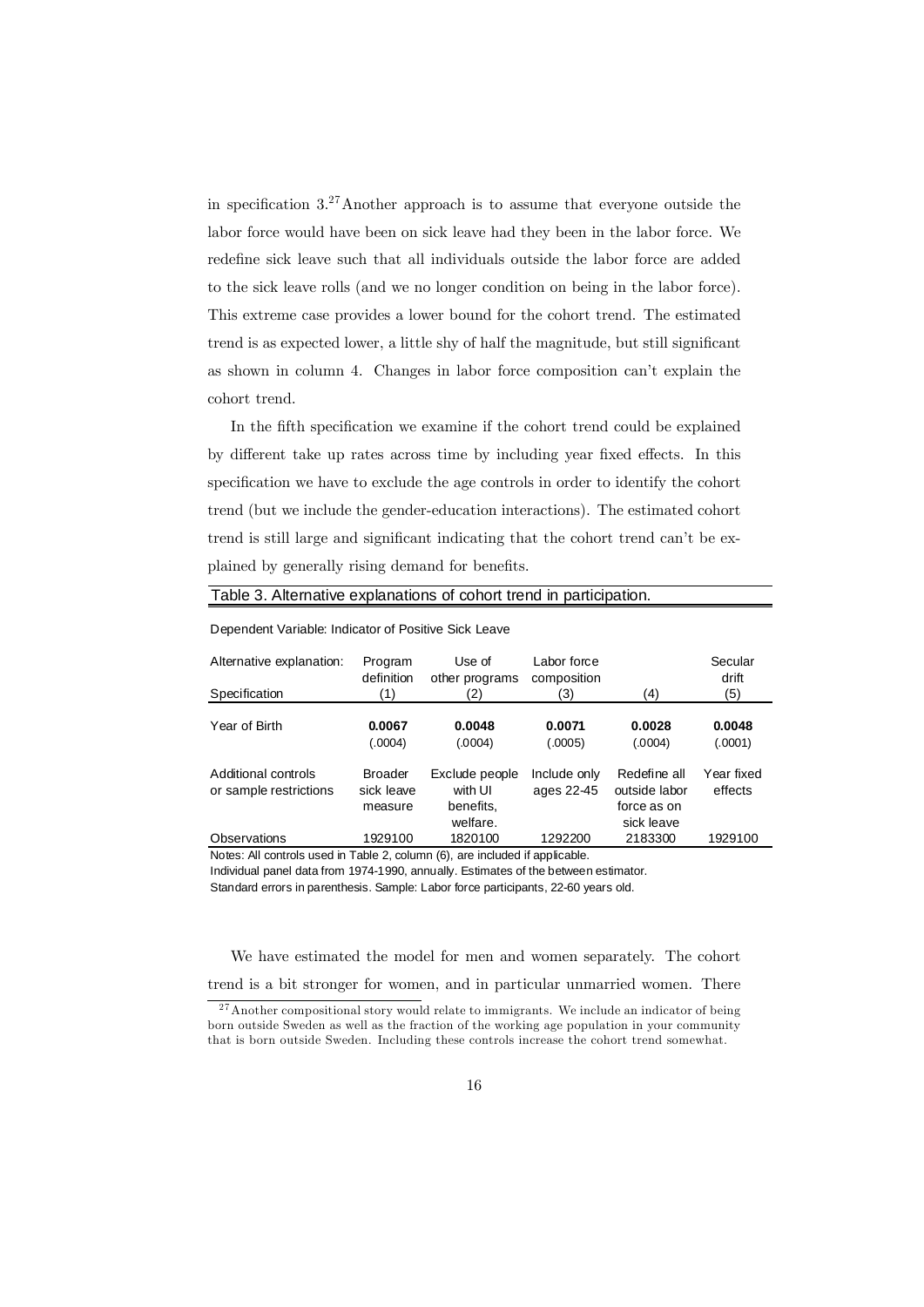is no difference between married and unmarried men. Estimating cohort fixed effects by gender also show a close to linear cohort trend, and women on average have higher take up rates than men across birth cohorts.

Running the baseline regression with unemployment insurance take up, rather than sick leave, as the dependent variable produces a significant cohort trend towards higher take up rates for younger cohorts.28 The finding supports the hypothesis that the cohort trend is prevalent more generally. Unemployment insurance is a social insurance program just like the sick leave program. Unemployment insurance is, however, different in several respects. There are some supply side restrictions like verification that the beneficiary is not employed and that the beneficiary is required to register with the unemployment office.

# 6 A Mechanism: Sticky Stigma

Here we interpret higher social insurance take up of younger generations within the structure of a model of stigma. The stigma attached to claiming social insurance benefits (Moffitt 1981) may depend on the behavior of other individuals in the economy. In particular, following Lindbeck, Nyberg, and Weibull (2003), stigma may not adjust instantaneously to behavior in the economy but with a lag. The more common it is to claim social insurance benefits, the lower is the stigma. With stigma adjusting slowly, behavior may adjust for a long time before reaching a steady state.

Consider a simple model of individual choice similar to Lindbeck, Nyberg, and Weibull (2003), where individuals can choose to claim benefits or not. If benefits aren't claimed individuals consume their labor earnings (which may be after tax, with tax revenues not used for the social insurance program used for government consumption that may be valued by individuals but it is separable from private consumption and independent of social insurance take up). If benefits are claimed the worker consumes a fraction  $\rho$  of his earnings ( $\rho$  represents the replacement rate), enjoys some extra leisure, and suffers stigma  $\gamma$ . The

<sup>&</sup>lt;sup>28</sup>The finding of a significant cohort trend is robust to a specification with year fixed effects.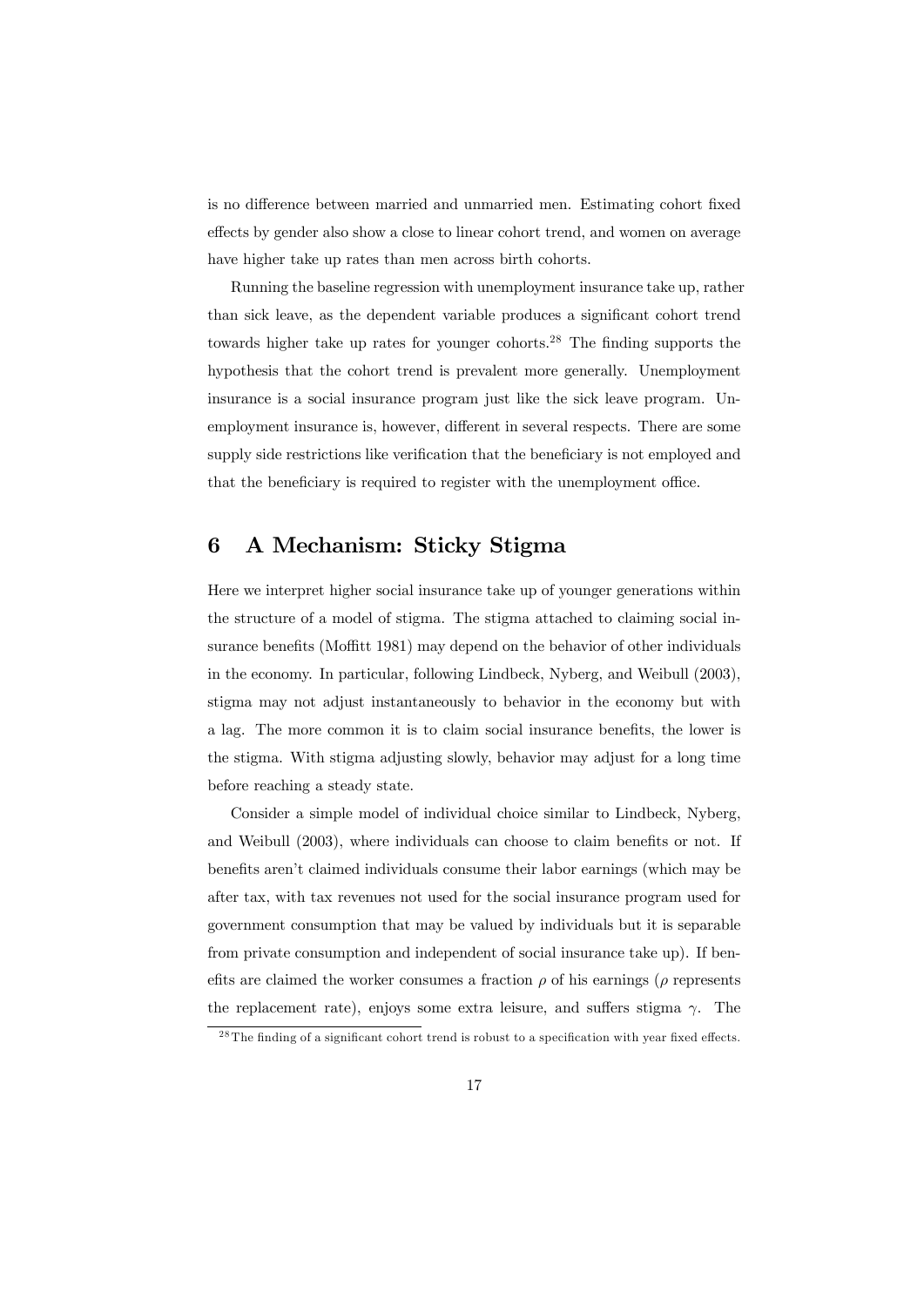preferences of individuals are represented by

$$
u = \begin{cases} \ln w - \beta & \text{if no take up} \\ \ln \rho w - \gamma + \varepsilon & \text{if take up} \end{cases}
$$
 (1)

where  $w > 0$ ,  $0 < \rho \le 1$ , and  $\gamma \ge 0$ .  $\beta$  is the valuation of leisure (it may be negative or positive) that varies between individuals.  $\varepsilon$  is a random shock that affects the value of taking up the social insurance benefit for a certain individual in a given year.  $\gamma$  is the utility weight attached to norm adherence.  $\varepsilon$  is assumed to be distributed i.i.d. (across individuals and time) with mean zero according to cumulative distribution function  $\Psi$  with positive density on the whole real line. The valuation of leisure is distributed according to cumulative distribution function Φ, with positive density on the whole real line. We may also allow for heterogeneity in w across individuals and time.

There is a valuation of leisure that makes an individual indifferent between taking up benefits or not. Denote this valuation of leisure, conditional on  $\varepsilon$ , by  $\beta_{\varepsilon}^* = -\ln \rho + \gamma - \varepsilon$ . By integrating out the idiosyncratic component we obtain the cut off value in the population, which may be expressed as

$$
\beta^* = \int \left[ -\ln \rho + \gamma - \varepsilon \right] d\Psi \left( \varepsilon \right) = -\ln \rho + \gamma \tag{2}
$$

The take up rate of the social insurance benefit in the economy, call it z, corresponds to the fraction with  $\beta > \beta^*$ , that is,

$$
z = 1 - \Phi(\beta^*)
$$
 (3)

The current stigma depends on the share of transfer recipients in group  $m$ in the previous time period;  $\gamma_t = h(z_{m,t-1})$ . Furthermore,  $h : [0,1] \to \mathbb{R}_+$  and h is continuously differentiable with  $h' \leq 0$ .

When an individual makes his decision he takes prices, preference parameters and  $z_{m,t-1}$ , and hence stigma, as given. The equilibrium outcome in period t is a take up rate for each group  $n, z_{n,t}$ , who is influenced by past behavior of group  $m$ , such that

$$
z_{n,t} = 1 - \Phi \left[ -\ln \rho + h \left( z_{m,t-1} \right) \right]. \tag{4}
$$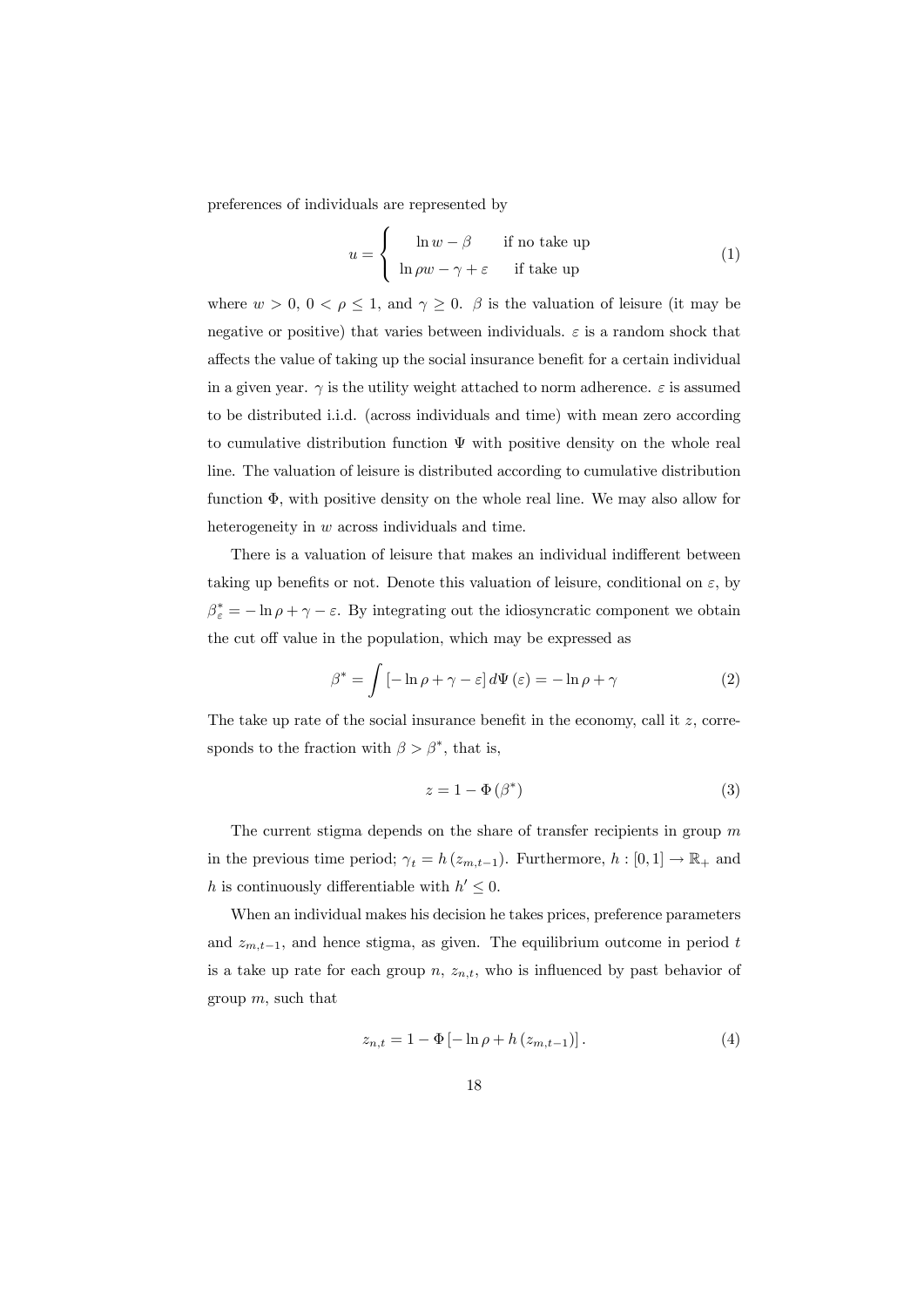In a steady state (4) holds for any  $n, m, t$ .

One parametric specification for the stigma is

$$
h(z_{m,t-1}) = s_0 - sz_{m,t-1}
$$
\n(5)

where  $s_0 > s > 0$ . This model can be taken to the data on sick leave take up in Sweden. An individual will take up the benefits if

$$
-\ln \rho + \beta - s_0 + sz_{m,t-1} - \varepsilon > 0. \tag{6}
$$

We may allow for a number of individual factors to influence the choice. These factors may be captured in a vector  $x_{i,t}$  for individual i in period t with an associated parameter vector  $\delta$ . These factors may be interpreted as capturing differences in the valuation of leisure.

This results in an empirical model of sick leave for individual  $i$ , a member of group n, in period t,  $SL_{i,n,t}$ , which takes on the value 1 if any sick leave benefits are claimed during the period and 0 otherwise. Define the latent variable  $SL^*_{i,n,t}$ . We have

$$
SL_{i,n,t}^* = \alpha + x_{i,t}\delta + sz_{m,t-1} - \epsilon_{i,t}
$$
\n<sup>(7)</sup>

$$
SL_{i,n,t} = \begin{cases} 1 & \text{if } SL_{i,n,t}^* \ge 0 \\ 0 & \text{if } SL_{i,n,t}^* < 0 \end{cases}
$$
 (8)

 $\alpha$  captures all constant parts of the model. It is possible to recover the slope coefficient in (5) from the data. The generosity of the program, captured by the replacement rate  $\rho$ , does not affect the influence of reference group behavior. The replacement rate is part of the constant which only affects average take up.

### 6.1 Reference groups

Older cohorts, which may include older siblings and classmates, may serve as role models for the individual's current decision. The role models could set a standard for acceptable behavior. Such mechanisms have been discussed in the developmental psychology literature, see for example Harris (1995, 1998). We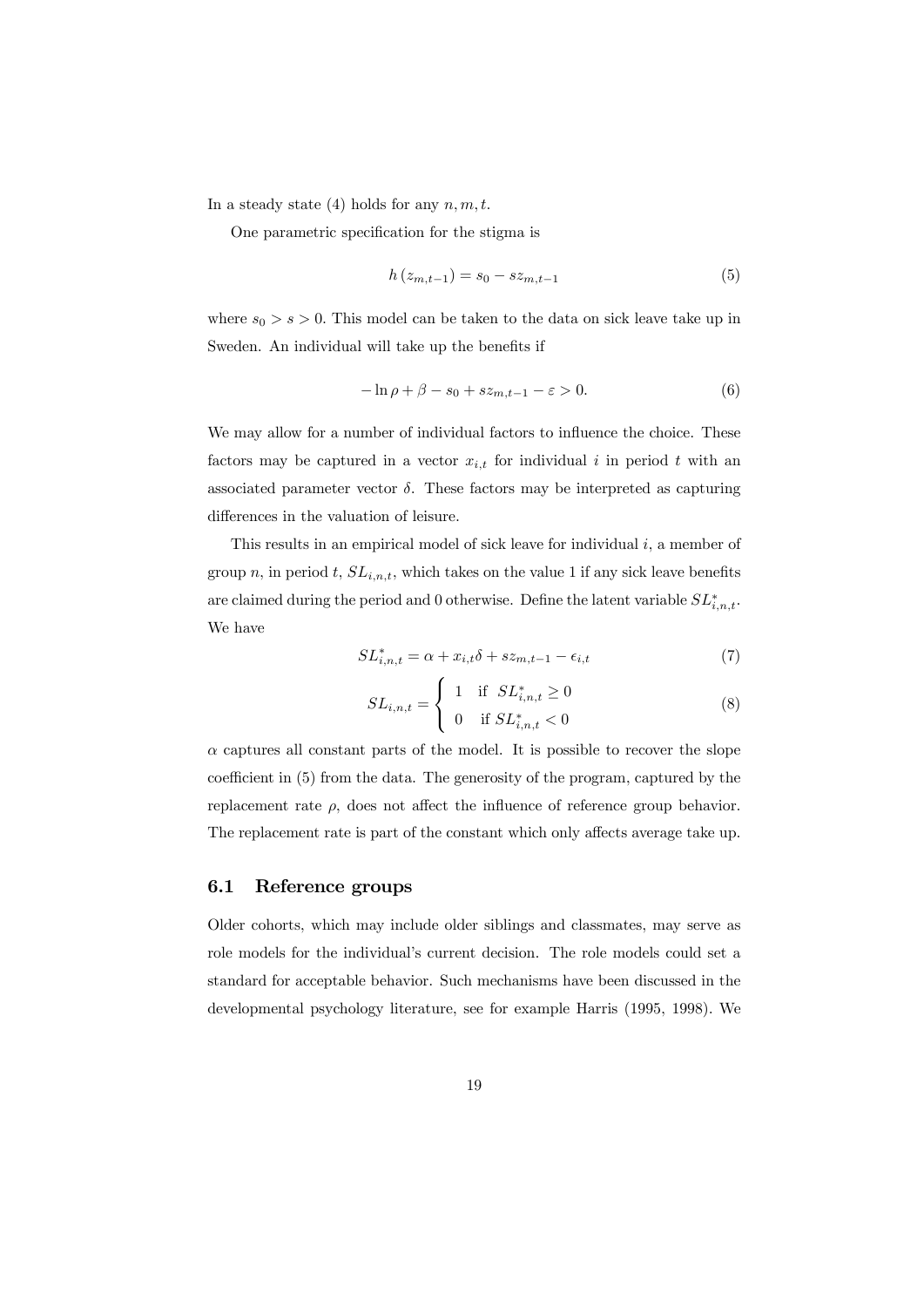allow for the stigma to be decreasing in the fraction of the reference group that takes up the social insurance benefits.29

We assume that the individuals may be influenced by the behavior of older cohorts in a past year. When studying individual sick leave behavior we will relate it to the reference group's average sick leave take up (the  $z$ ). The reference group (the  $m$ ) is the cohorts born 2-4 years earlier than the individual in question and who live in the same county. The time lag is  $3 \text{ years.}^{30}$  The adjustment of stigma is hence slow in two dimensions, through the influence of older cohorts on younger cohorts, and through the time lag. The cross cohort lag is motivated by the influence of role models. The time lag captures that the stigma may not adjust instantaneously but with a lag.<sup>31</sup>

### 6.2 Results and Interpretations

Our model implies that a shift toward higher take up rates for younger generations should be seen across the sick leave distribution, which is confirmed in the data. The increase of the average take up across generations is illustrated in figure 1. At the extreme ends of the distribution we may consider the share of a cohort that never uses the sick leave program and the share that uses the program every year. Comparing the cohorts born in 1930 and 1950 we find that the share that never takes sick leave has dropped from 12.2 to 1.4 percent, while the share that claims sick leave benefits every year has increased from 10.2 to 20.4 percent. These findings are consistent with the model.

The model postulates a direct relationship between reference group behavior and individual behavior. This relationship can be estimated in the data. Under the assumption that the model is an accurate depiction of the real world

 $29$ There is no a priori restriction of a positive relationship between the subject and the role model. We allow for a negative relationship between the role models and the individual. Role models would then provide 'cautionary tales.'

 $30$  For example, the reference group behavior in the year 1985 for an individual born 1955 is the average of the sick leave take up in 1982 of those born between 1951 and 1953 who live in the same county. There are 24 counties in Sweden.

<sup>&</sup>lt;sup>31</sup>Our results don't rely on the exact definition of the reference group or the time lag. It does however capture the intergenerational spillover that is essential in our model to explain the behavior across generations in figure 1.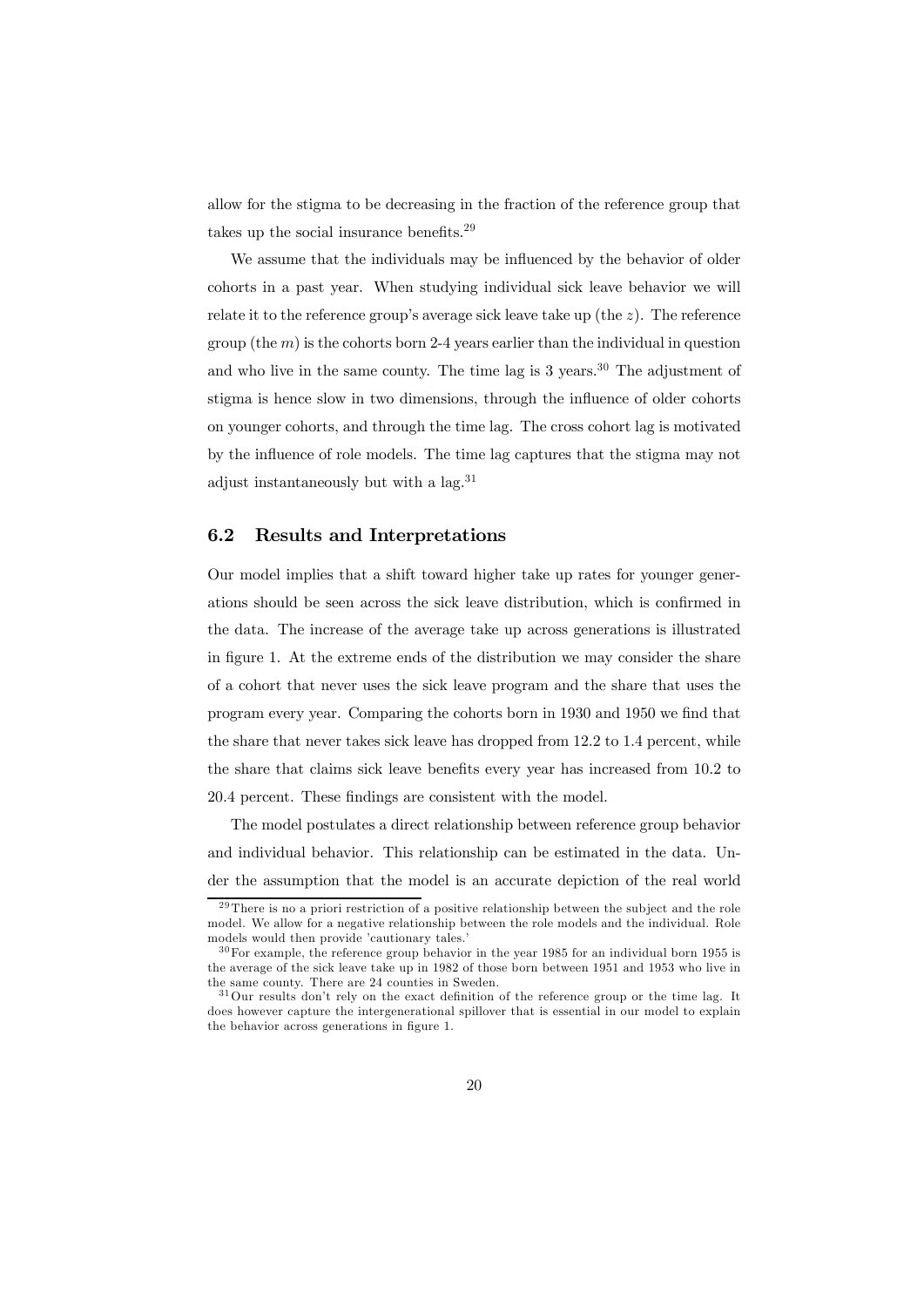(conditional on the control variables) we estimate the slope parameter in the stigma function (5), which has a structural interpretation. This would provide a clear insight for policy design by quantifying the 'rings on the water' effect of an increased take up rate of the social insurance benefits for some age group. All else equal, program expenditures may increase for a long time due to the effect on stigma, which induce other individuals to take up the benefits, and so on.32

If the real world is more complex than the model then the interpretation of the estimates may change. It is possible that the true stigma is unobserved, that is, the stigma is an omitted variable like attitudes and beliefs of the reference group that in turn affect individual behavior.<sup>33</sup> Reference group behavior may then capture these attitudes and beliefs, but the estimated slope parameter in (5) would not have a structural interpretation if the stigma function is not correctly specified. An increase in benefit take up of the reference group would not necessarily have a multiplier effect on other's take up. The multiplier effect would in this case only materialize if the increased benefit take up in the reference group is caused by a change in underlying attitudes and beliefs in the reference group.

Table 4 presents estimates using both the between and the within estimators.34 The estimates from the two methods have distinct interpretations, which we explore. The first three specifications use the between estimator, which regress the individual average of the dependent variable on the averages of the independent variables.<sup>35</sup> The estimate on the reference group behavior is identified solely from variation across individuals, which comes from variation across 41 birth cohorts and 24 counties. The coefficient on reference group behavior

<sup>&</sup>lt;sup>32</sup>The intergenerational mechanism has the potential of explaining the pattern in figure 2, in contrast to a purely spatial mechanism since generations are not systematically separated spatially.

 $33 \text{In }$  this case we would not be able to distinguish endogenous from exogenous social interactions as discussed by Manski (1993).

 $34$ We include the same individual and aggregate controls as in specification 6 in Table 2, except for year of birth.

<sup>&</sup>lt;sup>35</sup>The estimator is based on time averages within individual, that is, we regress  $\overline{SL}_i$  on  $\overline{z}_i$ (and other controls).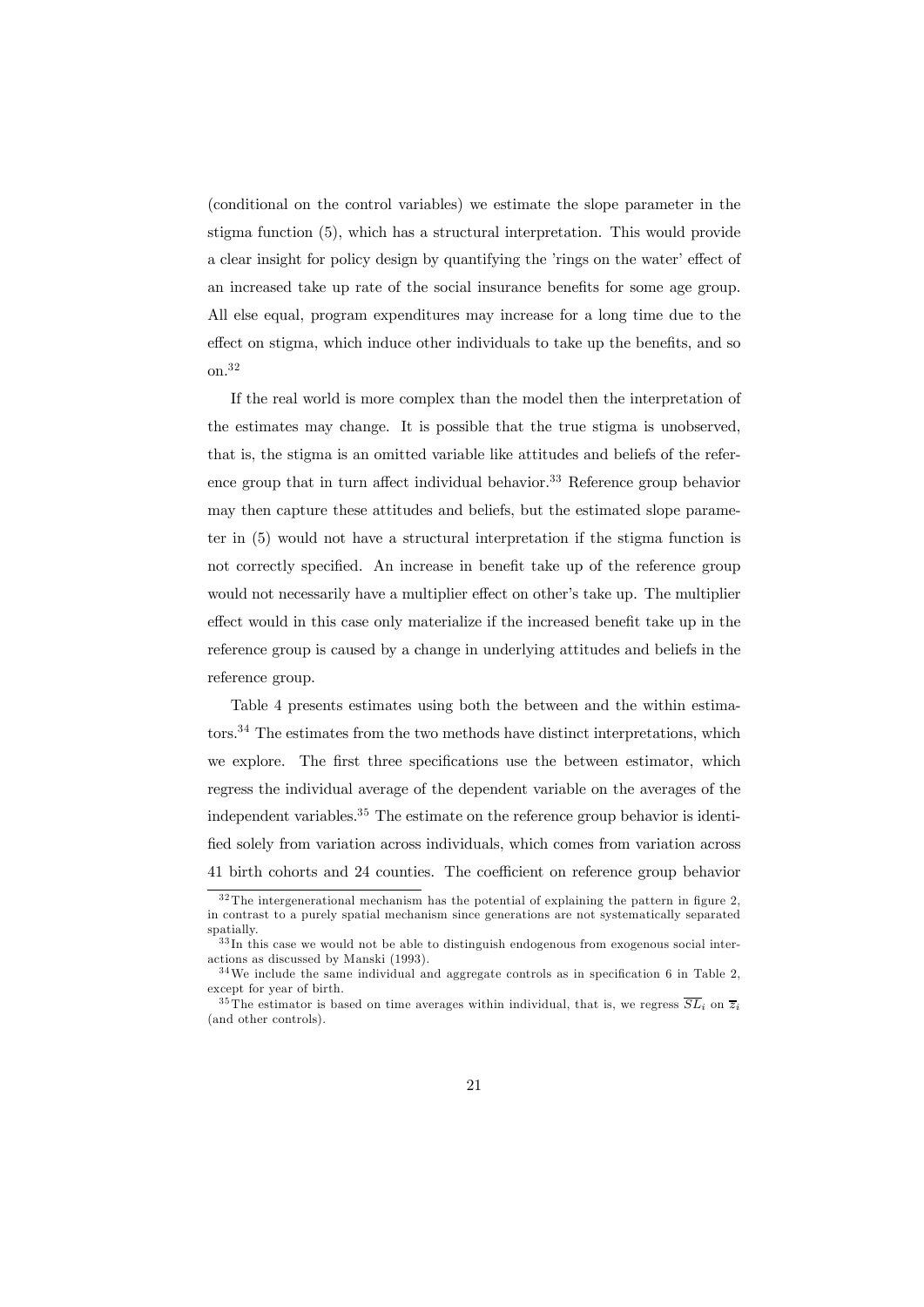is positive if individuals whose reference group have relatively high sick leave take up (3 years earlier) themselves have relatively high sick leave take up. Our estimate is 0.73 as seen in the first specification in table 4. Under the strict assumptions of the model (no omitted variables that affect the estimate) we obtain the slope of the influence of stigma  $(s$  in the model). However, if we allow for unobservables, for example initial individual conditions like work norm instilled by parents, that are correlated with average reference group behavior, then the estimate picks up both effects. When we allow for correlation with initial conditions the estimate is a combination of reference group influence (social interactions) and individual fixed characteristics (culture).

#### Table 4. Estimates of lagged stigma in sick leave participation.

Refrerence group Cohorts born 2-4 years earlier, living in individual's county

Dependent Variable: Indicator of positive sick leave benefits Linear probability model regressions

| Time lag                                              | 3 years               |                       |                       |                  |                  |  |
|-------------------------------------------------------|-----------------------|-----------------------|-----------------------|------------------|------------------|--|
| Estimator<br>Specification                            | <b>Between</b><br>(1) | <b>Between</b><br>(2) | <b>Between</b><br>(3) | Within<br>(4)    | Within<br>(5)    |  |
|                                                       |                       |                       |                       |                  |                  |  |
| Reference group<br>sick leave behavior<br>in year t-3 | 0.728<br>(.0229)      | 0.659<br>(.0237)      | 0.435<br>(.0246)      | 0.182<br>(.0188) | 0.278<br>(.0179) |  |
| Controls<br>Year trend                                | Yes                   | Yes<br>Yes            | Yes                   | Yes              | Yes              |  |
| Year fixed effects<br><b>Observations</b>             | 1510026               | 1510026               | Yes<br>1510026        | 1505686          | Yes<br>1505686   |  |

Notes: Controls include age and age sq interacted with gender and education, household composition, marital status, capital income and spousal income, average county earnings, and regional fixed effects. 5 piece splines of lagged income and permanent income included. Splines have knots at quintiles. Individual panel data from 1974-1990, annually. Estimates of the between and within estimators. Standard errors in parenthesis. Standard errors of the within estimates adjusted for clustering on birth cohort. Sample: Labor force participants, 22-60 years old. There are 24 counties.

To examine if the between estimate of the reference group influence is only picking up some unobserved characteristic of individuals that differs across generations we estimate the model accounting for unobserved fixed characteristics using the within estimator. Now the estimate is identified from variation in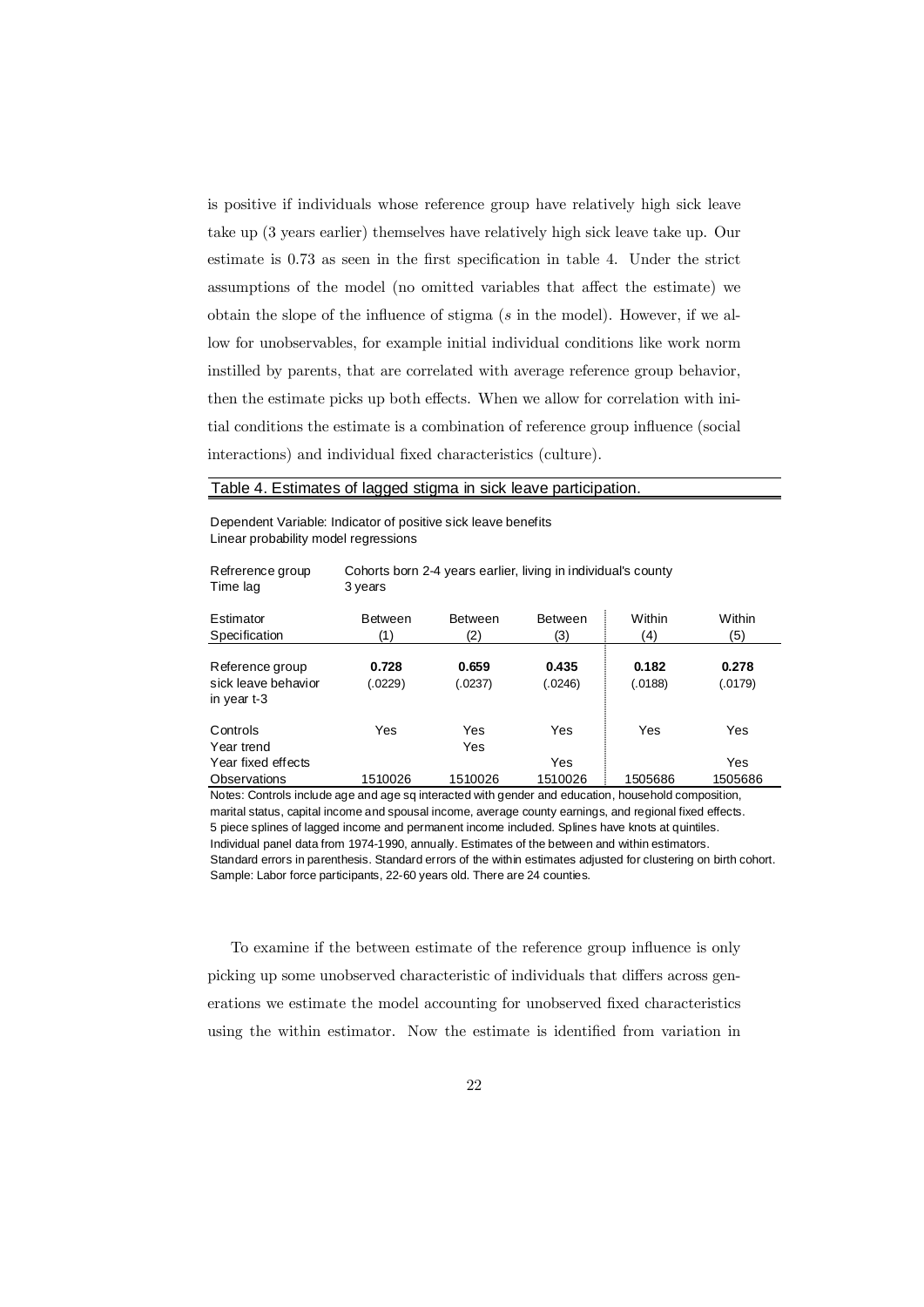reference group behavior within the same individual.<sup>36</sup> The individual fixed effect captures the slow moving cultural transmission mechanism. A significant estimate of reference group behavior would support the presence of social interactions, that there is an influence of stigma on individual behavior within the life-cycle while accounting for unobserved individual characteristics. We obtain an estimate of 0.18 using the within estimator as seen in specification (4) in table 4, and the estimate is strongly significant.<sup>37</sup>

Under the assumption that average reference group behavior is perfectly correlated with fixed work norms attained as a child (fixed characteristics) the estimate 0.73 in specification (1) provides an upper bound for the combined effect of stigma and cultural transmission on individual behavior. The within estimate of 0.18 does not include any effect of the fixed characteristics but only the stigma.38 The ratio of the within estimate to the between estimate could be interpreted as a lower bound on the importance of social interactions compared to cultural transmission. Our estimates indicate that at least one quarter of the total influence of social interactions and cultural transmission is attributable to social interactions.39 For the reasons discussed we don't think this number should be taken literally but it supports the hypothesis that both mechanisms are quantitatively significant.

We find that there is a significant impact of reference group behavior on sick leave take up in our estimation across individuals also after accounting for flexible time effects. In specification (2) we include a linear time trend in the between estimation, which controls for a linear increase in the demand for sick leave over time. The coefficient estimate on reference group behavior drops but it is still strongly significant. We also allow for non linearities in the time effects by including time fixed effects in specification (3). Again, the coefficient

 $36$ The estimate is positive if the individual is more likely to take up sick leave in periods when the (lagged) reference group of older people take up relatively more sick leave.

<sup>&</sup>lt;sup>37</sup> Standard errors for the within estimates are adjusted for clustering on birth cohort.

<sup>&</sup>lt;sup>38</sup> Since it is possible that there are additional social interactions not include in our model that influence behavior, which are uncorrelated with our measure of lagged stigma, our estimate may be downward biased with respect to all social interactions.

<sup>&</sup>lt;sup>39</sup>By social interactions we refer to the impact of lagged stigma. Cultural transmission refers to individual fixed characteristics like work norms instilled by parents.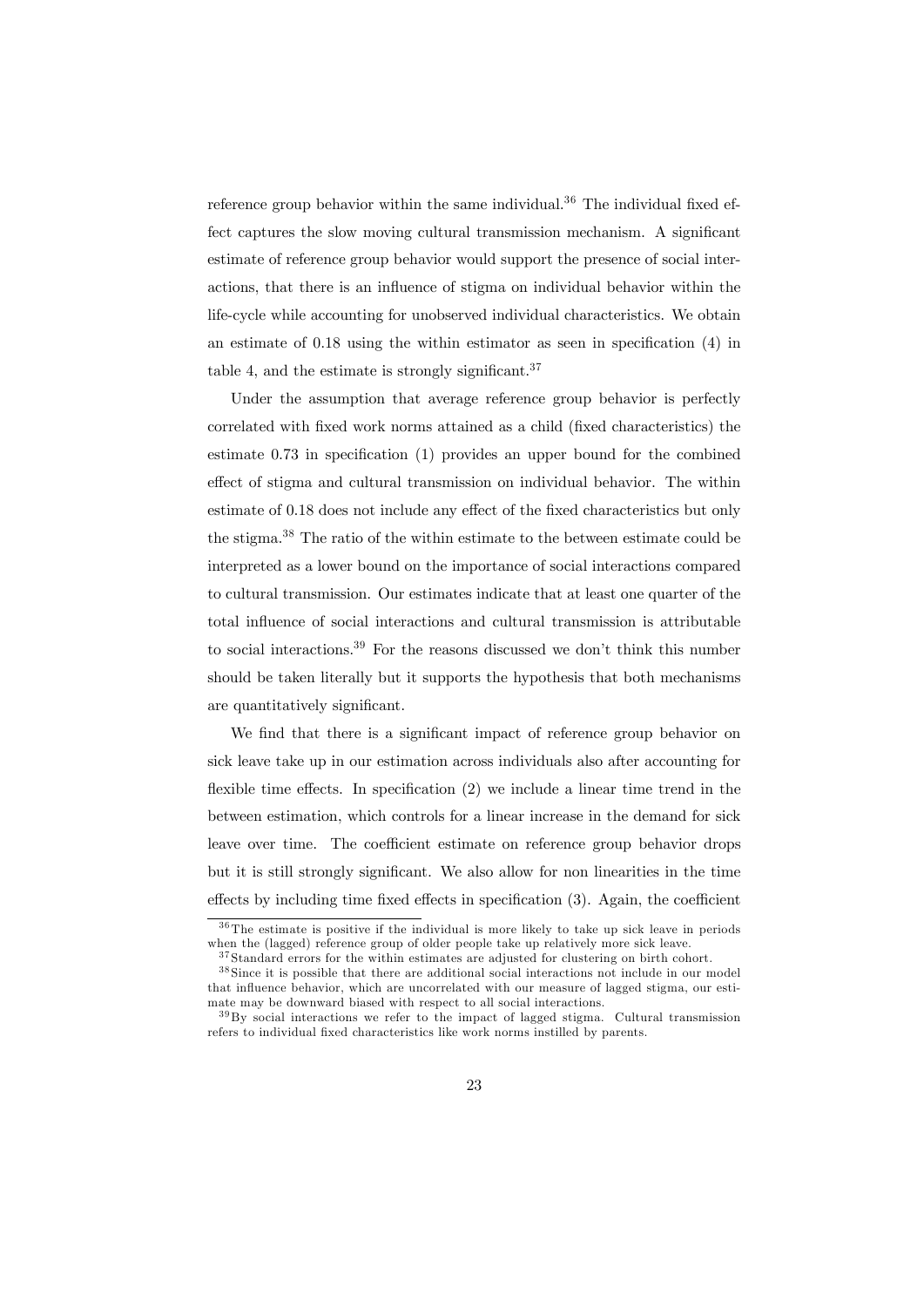estimate on the reference group behavior drops but it is still significant.

The estimated mechanism can account for between three-quarters and ninetenths of the increasing demand across generations, depending on the specification. The average reference group take up behavior for the cohort born in 1930 is 52.0 percent. For the cohort born in 1950 the corresponding take up is 68.9 percent. Using the between estimate of 0.73 in column (1) we get that stigma increases the younger cohort's take up rate by 12.3 percentage points, which is close to what we estimated in table  $2^{40}$  If we use the estimate in column (3) the effect is a  $7.3$  percentage points increase for the younger cohort due to stigma.<sup>41</sup>

Returning to the within estimator we may account for time effects also here.<sup>42</sup> Including the year fixed effects alters the interpretation on the estimated coefficient on reference group behavior. Without year fixed effects the coefficient is identified from mean deviations of reference group behavior. With year fixed effects the within coefficient estimate is identified from mean deviations of reference group behavior and mean deviations from the national average take up, basically a double difference. The estimated coefficient in specification (5) indicates a stronger influence of reference group behavior conditional on national behavior.<sup>43</sup> , <sup>44</sup>

### 6.3 Instrumenting for reference group behavior

To further examine our hypothesis we use reference group mortality rates to instrument for reference group behavior. The idea is that mortality rates are the result of serious health shocks, which also affect sick leave take up. Implicitly,

 $40$ The raw average in column (1) indicates a 16 percentage point higher take up rate for the cohort born 20 years later. The estimate in column (6) of table 1 produces a 13.4 percentage point higher take up rate for the younger cohort.

 $41$ This number may be most comparable to specification (5) in table 3, which indicates a difference in take up of 9.6 percentage points for cohorts born 20 years apart.

 $42$  Introducing a linear time trend is not meaningful in the within context since we are already controlling for age, which contains the same variation as a time trend.

<sup>4 3</sup>The estimate in specification (5) is not directly comparable to specification (3) since the between estimate does not have a similar double difference interpretation.

<sup>4 4</sup>The estimated within coefficients can't be used to account for the differences in demand across cohorts since all the differences across cohorts are absorbed by the individual fixed effects.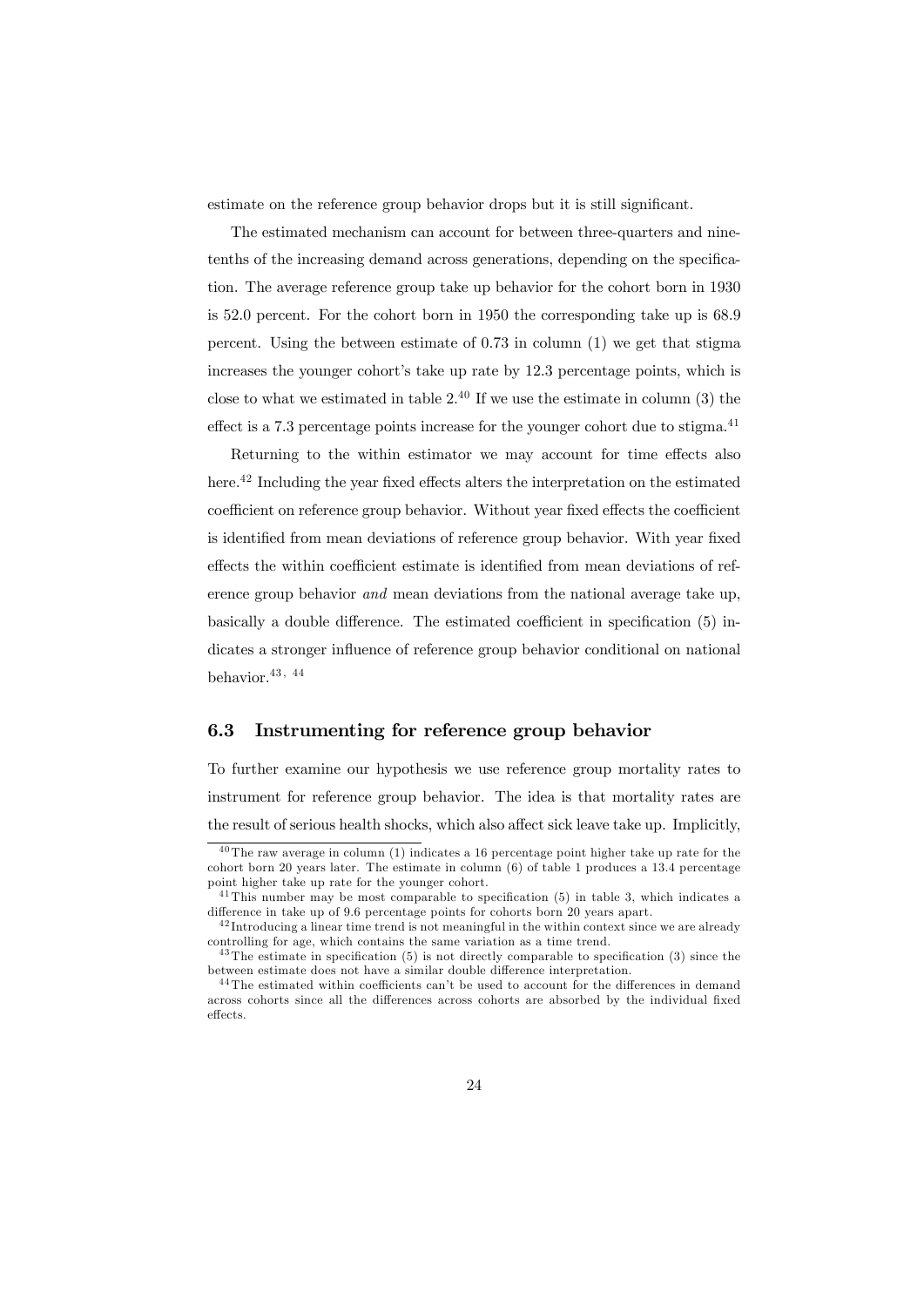we only consider variation in reference group behavior that is correlated with these serious health shocks.45

We observe mortality rates per 1000 population by year, age and county. We assume that mortality follows a simple model with a second order polynomial in age and a random shock. If we denote the mortality rate in county c, for the generation born in year g, in year t by  $MR_{c,q,t}$  we have

$$
MR_{c,g,t} = \alpha_0 + \alpha_1 Age_t + \alpha_2 Age_t^2 + \varepsilon_{c,g,t}
$$
\n
$$
(9)
$$

We assume that the mortality shocks are i.i.d. across counties, generations, and years. The model explains about 85 percent of the variation in the data. As our main regression includes controls for age and its square it's only the remaining variation in the error term that is used to provide exogenous variation in reference group behavior. We could also allow more complex models of mortality, for example with year fixed effects<sup>46</sup>but it would not affect our analysis in the specifications that control for year fixed effects.

The mortality rates we use as instruments are defined in the same way the reference group behavior is defined. That is, the mortality rate per 1000 of those born 2-4 years earlier by county, lagged 3 years, is used to instrument for the sick leave take up by those born 2-4 years earlier by county, lagged 3 years. The identifying assumption for this approach is that older cohorts' mortality rates have no direct impact on individual sick leave decisions three years later. The only impact comes through the older cohorts' behavior.<sup>47</sup>

We estimate our models by two stage least squares (2SLS). The instrument exhibits variation across counties, generations, and years. The first stage regressions show a positive relationship between mortality rates and sick leave up take. The instrument is not weak.<sup>48</sup>

<sup>4 5</sup>These serious health shocks contrast with arguably less serious shocks to the value of leisure such as big athletic events, see Skogman-Thoursie (2004).

<sup>&</sup>lt;sup>46</sup>Adding year fixed effects to the model increases the explanatory power by about 1 percentage point. In a model with year effects we could relax the assumption that health shocks are independent across counties and allow for common time trends.

 $47$  More formally, the assumption is that the mortality shocks in (9) for the generations 2-4 years older in year t-3 are uncorrelated with the leisure shocks to the current generation in year t in the main model (7).

<sup>4 8</sup>The instrument has t-values of at least 5 in first stage regressions, and tests based on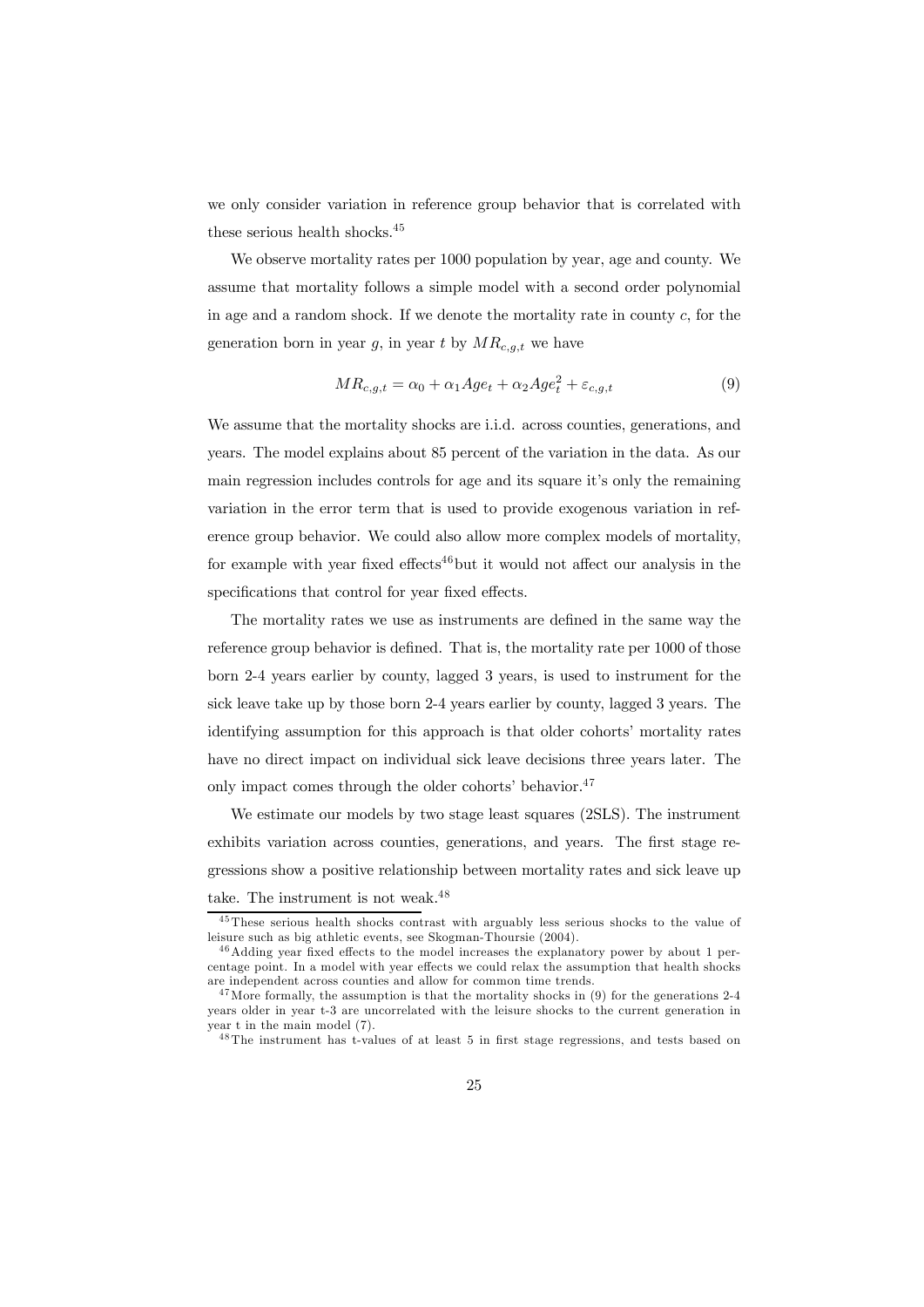#### Table 5. Instrumental variable estimates of lagged stigma.

Dependent Variable: Indicator of positive sick leave benefits Instrumental Variable/2SLS regressions Instrument: Reference group mortality rate per 1000 population by county in year t-3

| Refrerence group<br>Time lag                          | Cohorts born 2-4 years earlier, living in individual's county<br>3 years |                       |                       |                 |                  |  |  |
|-------------------------------------------------------|--------------------------------------------------------------------------|-----------------------|-----------------------|-----------------|------------------|--|--|
| Estimator<br>Specification                            | <b>Between</b><br>(1)                                                    | <b>Between</b><br>(2) | <b>Between</b><br>(3) | Within<br>(4)   | Within<br>(5)    |  |  |
| Reference group<br>sick leave behavior<br>in year t-3 | 0.674<br>(.0898)                                                         | 0.876<br>(.0695)      | 0.627<br>(.0793)      | 0.785<br>(.135) | 1.038<br>(.1457) |  |  |
| Controls<br>Year trend                                | Yes                                                                      | Yes<br>Yes            | Yes                   | Yes             | Yes              |  |  |
| Year fixed effects<br>Observations                    | 1510026                                                                  | 1510026               | Yes<br>1510026        | 1505686         | Yes<br>1505686   |  |  |

Notes: Controls include age and age sq interacted with gender and education, household composition, marital status, capital income and spousal income, average county earnings, and regional fixed effects. 5 piece splines of lagged income and permanent income included. Splines have knots at quintiles. Mortality rates computed as number of deaths divided by population by age and county cell. Individual panel data from 1974-1990, annually. Estimates of the between and within estimators. Standard errors in parenthesis. Standard errors of the within estimates adjusted for clustering on birth cohort. Sample: Labor force participants, 22-60 years old. There are 24 counties.

The results are presented in table 5. The first estimate from the between estimator is 0.67. Including a year trend produces an estimate of 0.87, larger than without the instrument. The between estimate with fully flexible year effects is 0.63, again a bit larger than the OLS estimate.

Instrumenting has a big impact on the within estimates, which are now much larger in magnitude. The estimate is 0.78 in column four. Adding the year fixed effects increases the estimate as it did in table 4. The estimated coefficient is now 1.04, indicating a very strong influence of reference group behavior when we condition on the national average behavior through the year effect.

Overall, the estimated influence of role model behavior is larger when we instrument using mortality rates. Role model behavior shifted by these health shocks has a substantial influence on individual behavior. It is also possible

Kleibergen-Paap statistics reject the hypotheses of weak instruments and underidentification.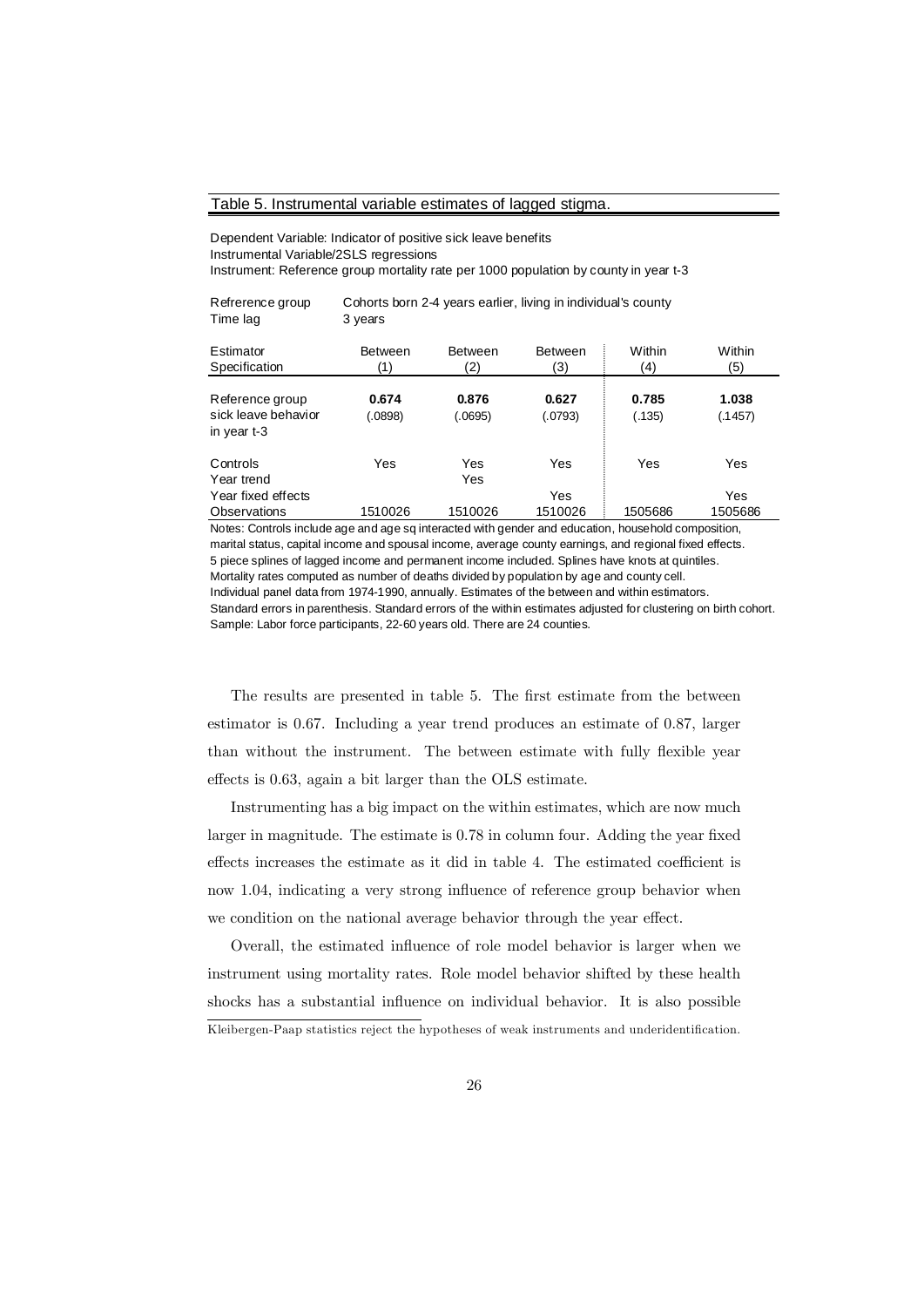that instrumenting has removed bias due to mismeasurement of role model influence, which would lead to higher estimates. The estimates in table 5 are fairly similar across specifications. The range  $0.75$  to  $0.78$  are within the  $95$ percent confidence intervals of all the estimates. That the between and within estimates aren't substantially different would indicate the there aren't omitted variables correlated with sick leave behavior that drive the result as the omitted factors controlled for in the individual fixed effect doesn't affect the estimates much.

The coefficients in table 5 can't be used to assess the relative importance of culture versus social interactions as we did in table 4. The purpose of using the instrument is to isolate the influence of role model behavior through the channel of exogenous health shocks. By doing so we avoid the potential influence of culture discussed above.

Challenges to our identification include omitted time trends at the county level that correlate with both reference group mortality and behavior. One candidate may be differential trends in productivity across counties, as individuals in counties with low productivity growth may find it increasingly beneficial to take sick leave relative to counties with high productivity growth. If these productivity trends were correlated with mortality rates it may confound the effect we set out to estimate. However, we control for average labor earnings by county to capture such trends.

Furthermore, our results are robust to including the current mortality rate of the individual's own cohort as a control variable, as seen in table  $6.^{49,50,51}$ Omitted trends that would challenge our identification would not only have to correlate with the reference group's mortality across counties, cohorts, and time; the

 $49$ The results are also robust to controlling for the own cohort's mortality rate lagged 3 years (rather than the current rate).

 $50$ This may be interpreted as relaxing the assumption that the health shocks in (9) are independent across generations and time.

<sup>&</sup>lt;sup>51</sup>The relatively weak influence of the own cohorts mortality rate in table 6 may seem at odds with the first stage results. However, we may separate the mortality shocks into one part related to sick leave and one part that is unrelated to sick leave. The part that is unrelated to sick leave only produces noise in the estimation, and our results indicate that this noise is cancelled out when averaged across cohorts.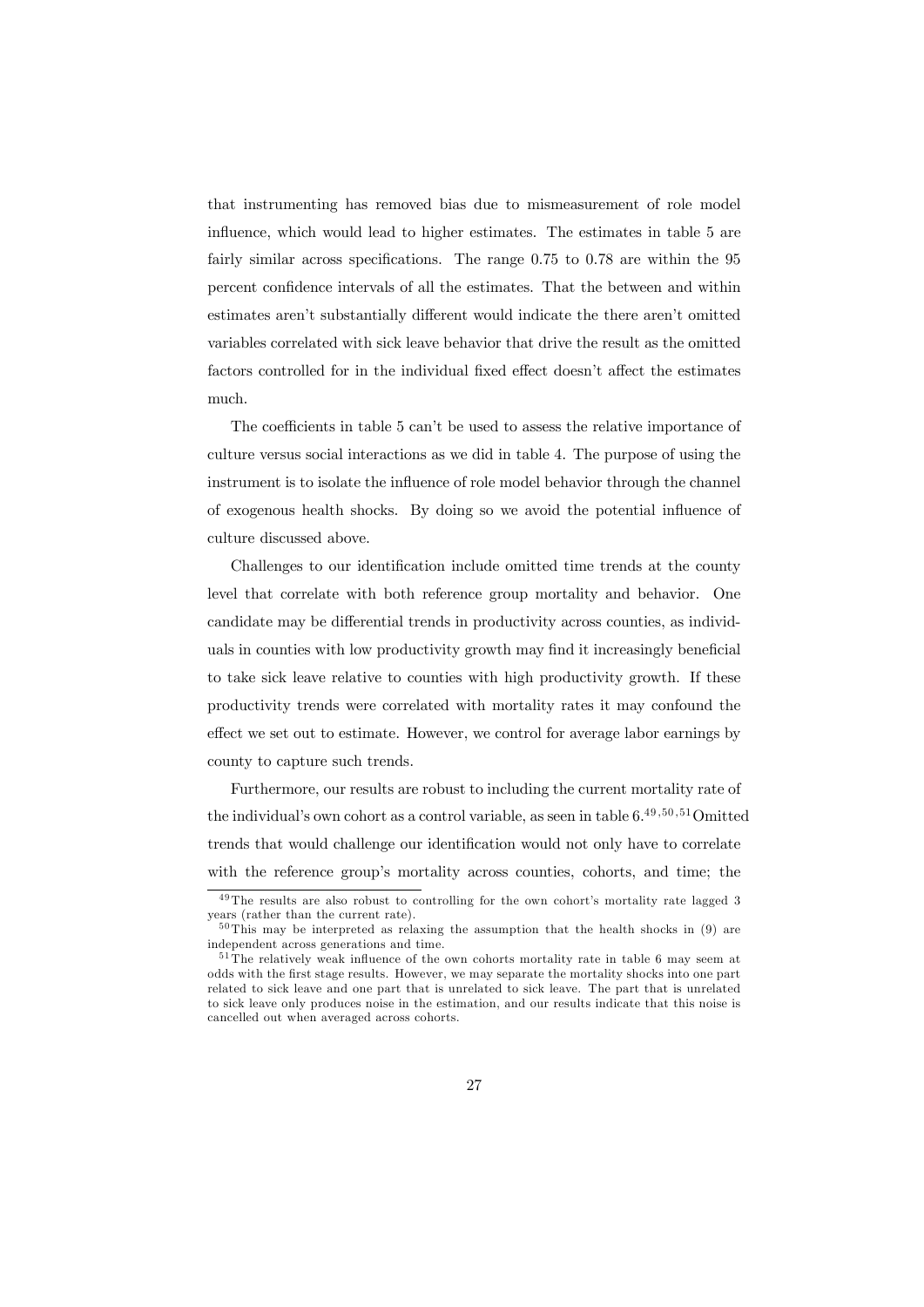trends would also have to be uncorrelated with the own cohort's mortality rate.

Hence, these county level trends would have to differ in a very particular way

for generations born a few years apart.

#### Table 6. Instrumental variable estimates, with control for own cohort's mortality rate.

Dependent Variable: Indicator of positive sick leave benefits Instrumental variables (2SLS) regressions Instrument: Reference group mortality rate per 1000 population by county in year t-3

| Refrerence group           | Cohorts born 2-4 years earlier, living in individual's county |                       |                |               |               |  |  |
|----------------------------|---------------------------------------------------------------|-----------------------|----------------|---------------|---------------|--|--|
| Time lag                   | 3 years                                                       |                       |                |               |               |  |  |
| Estimator<br>Specification | <b>Between</b><br>(1)                                         | <b>Between</b><br>(2) | Between<br>(3) | Within<br>(4) | Within<br>(5) |  |  |
|                            |                                                               |                       |                |               |               |  |  |
| Reference group            | 0.668                                                         | 0.823                 | 0.476          | 0.758         | 1.019         |  |  |
| sick leave behavior        | (.1227)                                                       | (.0999)               | (.1183)        | (.1381)       | (.1521)       |  |  |
| in year t-3                |                                                               |                       |                |               |               |  |  |
| Own cohort's mortality     | 0.0002                                                        | 0.0028                | 0.0072         | 0.0014        | 0.0008        |  |  |
| rate in year t             | (.0028)                                                       | (.0031)               | (.0032)        | (.0007)       | (.0007)       |  |  |
| Controls                   | Yes                                                           | Yes                   | Yes            | Yes           | Yes           |  |  |
| Year trend                 |                                                               | Yes                   |                |               |               |  |  |
| Year fixed effects         |                                                               |                       | Yes            |               | Yes           |  |  |
| Observations               | 1510026                                                       | 1510026               | 1510026        | 1505686       | 1505686       |  |  |

Notes: Controls include age and age sq interacted with gender and education, household composition, marital status, capital income and spousal income, average county earnings, and regional fixed effects. 5 piece splines of lagged income and permanent income included. Splines have knots at quintiles. Mortality rates computed as number of deaths divided by population by age and county cell. Individual panel data from 1974-1990, annually. Estimates of the between and within estimators. Standard errors in parenthesis. Standard errors of the within estimates adjusted for clustering on birth cohort.

Sample: Labor force participants, 22-60 years old. There are 24 counties.

We believe the analysis builds a strong case for causality; that reference group behavior, as shifted by mortality shocks, has a direct influence on individual sick leave decisions. The identifying assumption is that there aren't omitted local trends that correlate with reference group mortality and behavior but are uncorrelated with the mortality of those a couple of years younger. We may entertain stories that there are local trends in for example drug abuse that affect both sick leave and mortality. Such trends could potentially challenge our identification since both reference group sick leave and mortality as well as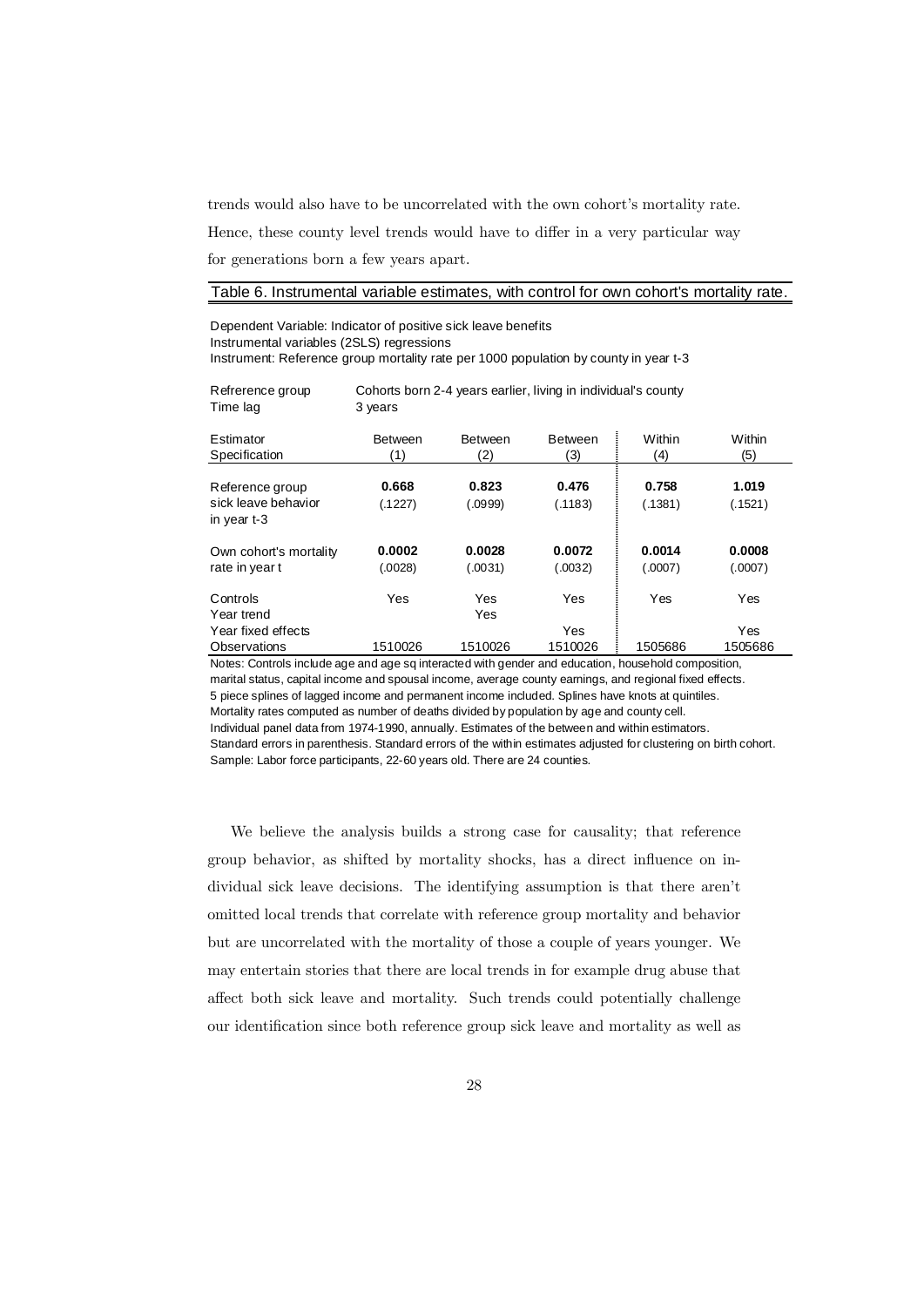individual sick leave could be affected by the same drug abuse trend. It is reassuring that the influence of role model behavior is robust to including the own cohort's mortality rate, as the own group's mortality would capture the drug abuse trend.52Using reference group mortality as an instrumental variable, and controlling for the mortality of the individual's own cohort, makes a compelling case that we have identified one channel of intertemporal influence in sick leave choices.

### 7 Conclusion

Norms against living off the government, while once strong, may be eroding as more people use welfare state programs. We assess the speed at which this erosion of social norms affects observed behavior. We focus on the take up of sick leave benefits in Sweden, since this decision is purely determined by individual demand. Individuals assess themselves if they are unfit to work and want to collect sick leave benefits. Changing behavior can be seen as an estimate of how the self assessed threshold for claiming benefits change.

We estimate a substantial increase in the take up of benefits across generations, a little short of 1 percentage point per birth cohort. This quantifies the speed at which behavior changes but it does not provide a mechanism behind the increased demand for the benefits. To explain the cohort trend we model a preference mechanism; stigma. We allow individuals' benefit take up decision to depend on the behavior of 'role models.' Preferences are modeled such that the threshold for claiming benefits depends on your experience with role model behavior. We find a significant influence of role model behavior on individual benefit take up, which can account for a large fraction of observed behavioral differences across cohorts.

The underlying mechanism we study is present in several literatures. The program participation literature talks about stigma affecting choices. The lit-

 $5<sup>2</sup>$  If the drug abuse trend did not affect mortality it would not be a challenge in the first place since it would be uncorrelated with reference group mortality, and hence not part of the variation we use to identify our estimate.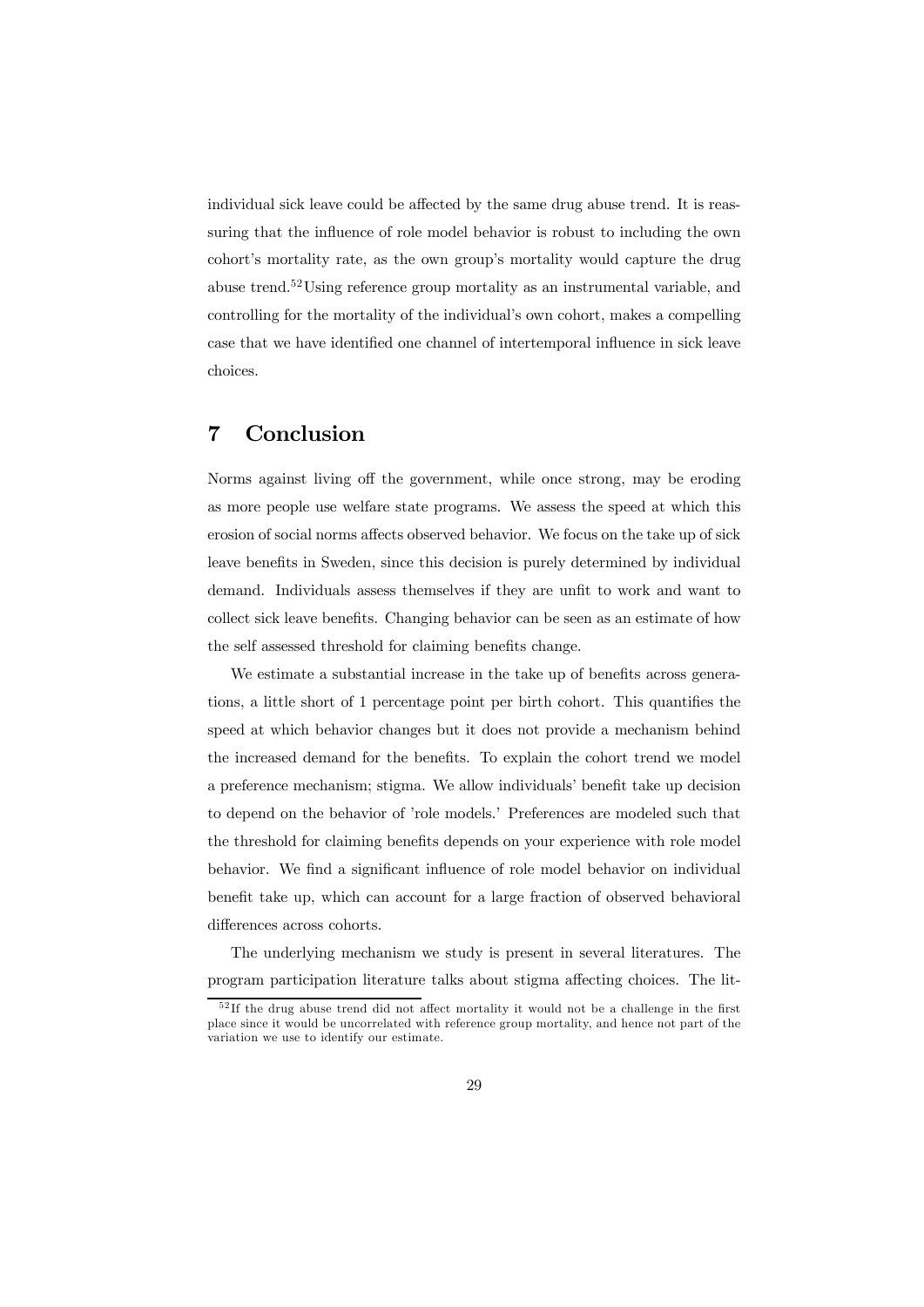erature on culture asks how beliefs affect economic outcomes. Yet few papers evaluate how economic outcomes affect preferences and norms.

Understanding how norms<sup>53</sup> evolve is important in all of these literatures. However, little empirical evidence exists regarding what forces shape norms. We provide evidence on the dynamics of norms and how they affect behavior using a large individual panel data set.

We write down and estimate a model where individual take up decisions may depend on the behavior of older generations in the past. Being exposed to older generations that used the program more is associated with higher individual demand for the program. The relationship is found using both variation across different generations and variation across time within individuals.

To further examine our hypothesis of social interactions we use reference group mortality rates to instrument for reference group behavior. We find that movements in reference group behavior due to mortality rates have a substantial impact on individual decisions to take up sick leave. The IV/2SLS results point to a strong influence of intertemporal social interactions.

Our finding that younger generations use social insurance more than the older generations correspond with survey evidence on attitudes towards claiming public benefits among the young. Younger generations tend to have a higher acceptance of claiming public benefits one is not entitled to according to the World Values Survey.<sup>54</sup>This is a consistent finding across countries, including Sweden. This pattern is robust to controlling for gender, education, employment status, marital status, income, country fixed effects, and survey wave effects. This evidence on attitudes across a broad set of countries is consistent with the behavior across generations in Sweden. It indicates that the behavioral pattern found in Sweden could be relevant elsewhere.

We have learned that fixed individual characteristics are quantitatively important factors behind the demand for social insurance benefits, yet we have not

<sup>&</sup>lt;sup>53</sup>By norms we mean to capture the concepts of stigma, culture, beliefs, habits, and positional concerns used in the literatures mentioned above.

<sup>5 4</sup>The wording of the question is 'Do you think it can always be justified, never be justified, or something in between, to claim government benefits to which you are not entitled'.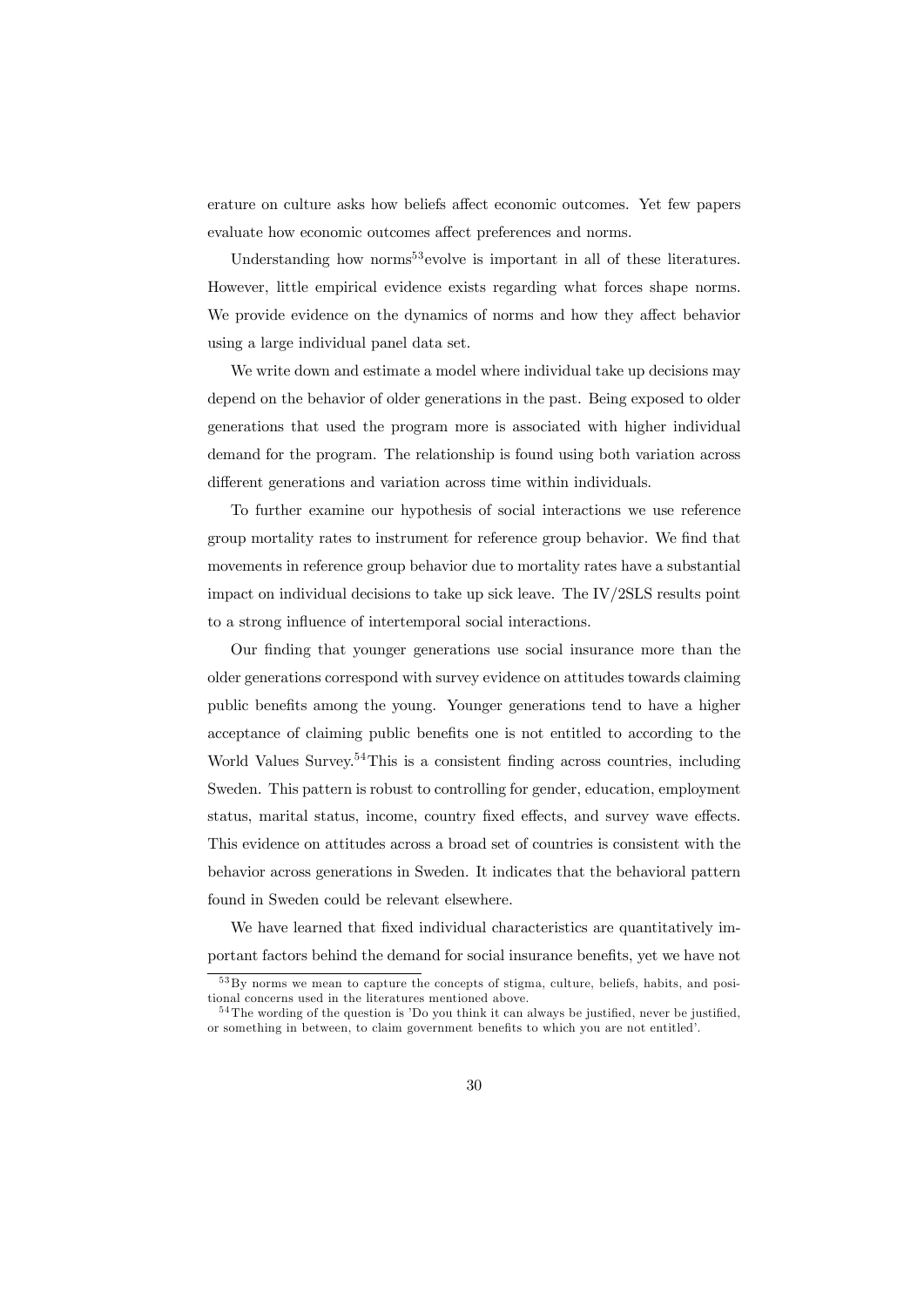explained how these fixed characteristics are formed. We'd like to learn what the individual fixed effect picks up, for example to what extent parental influences may account for individuals' fixed initial conditions such as work norms. Preliminary results from a related study indicate significant associations between parental labor supply during the child's formative years and the benefit up take when the child has reached his 20's. This evidence is consistent with intergenerational transmission of work norms.

Our intertemporal mechanism does not preclude that for example spatial interactions are present or that there are additional intertemporal mechanisms. Our model would apply to other social insurance programs and to programs with different levels of generosity as the intertemporal mechanism does not depend on program generosity or particulars of the program. We find that our model captures a quantitatively significant mechanism, and with our instrumented results we provide compelling evidence that the intertemporal mechanism is indeed one channel of influence on individual decisions.

# References

- [1] Abel, Andrew B., "Asset Prices under Habit Formation and Catching Up with the Joneses," American Economic Review, LXXX (1990), 38—42.
- [2] Abel, Andrew B., "Optimal Taxation When Consumers Have Endogenous Benchmark Levels of Consumption," Review of Economic Studies, LXXII (2005), 1—19.
- [3] Aghion, Philippe, Yann Algan, and Pierre Cahuc (2008). "Can Policy Interact with Culture? Minimum Wage and the Quality of Labor Relations." Working paper.
- [4] Aghion, Philippe, Yann Algan, Pierre Cahuc, and Andrei Shleifer (2010). "Regulation and Distrust ." Quarterly Journal of Economics 125:3.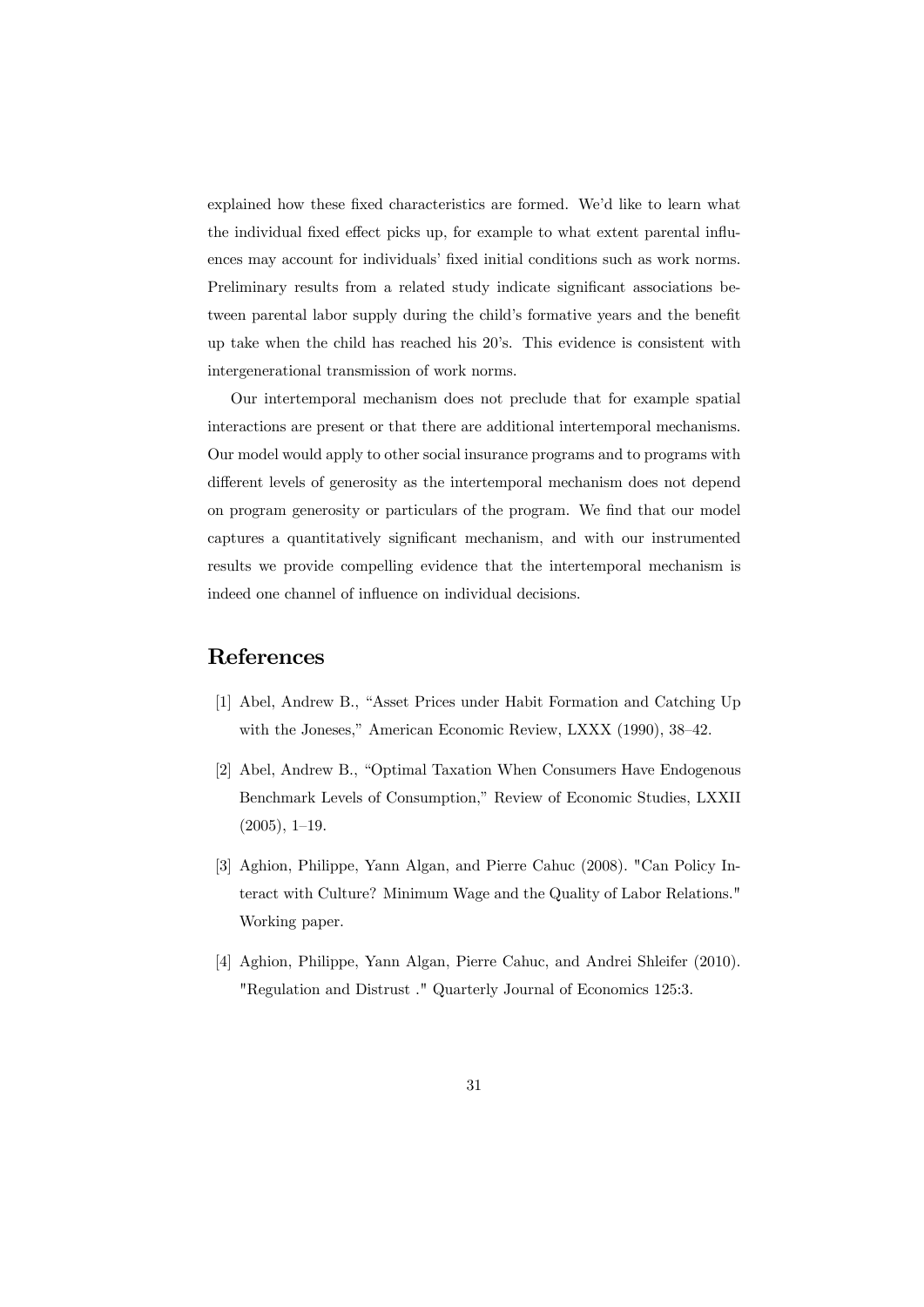- [5] Alesina, Alberto and Nicola Fuchs-Schündeln (2007). "Goodbye to Lenin (or not?): The effect of Communism on people's preferences." American Economic Review, Volume: 97, Issue: 4, 1507-1528.
- [6] Algan, Yann, and Pierre Cahuc (2010). "Inherited Trust and Growth." Forthcoming, the American Economic Review.
- [7] Beaman, Lori, Raghabendra Chattopadhyay, Esther Duflo, Rohini Pande, Petia Topalova (2009). "Powerful Women: Does Exposure Reduce Bias?" Quarterly Journal of Economics, 124:4, 1497-1540.
- [8] Beaulieu, N., J.-Y. Duclos, B. Fortin, and M. Rouleau (2005). "Intergenerational reliance on social assistance: Evidence from Canada." Journal of Population Economics 18 (3), 539-562.
- [9] Bertrand, Marianne, Erzo Luttmer, and Sendhil Mullainathan (2000). "Network Effects and Welfare Cultures." Quarterly Journal of Economics, August, pp. 1019-1055.
- [10] Bertrand, Marianne, and Sendhil Mullainathan (2001). "Do People Mean What They Say? Implications for Subjective Survey Data." The American Economic Review, Vol. 91, No. 2, pp. 67-72.
- [11] Bisin, Alberto, Giorgio Topa, and Thierry Verdier (2004). "Religious Intermarriage and Socialization in the United States." Journal of Political Economy, vol. 112, no. 3, .615-64
- [12] Bisin, Alberto and Thierry Verdier (2001). "The Economics of Cultural Transmission and the Dynamics of Preferences." Journal of Economic Theory 97, 298-319.
- [13] Bisin, Alberto and Thierry Verdier (2000). "Beyond the melting pot: cultural transmission, marriage, and the evolution of ethnic and religious traits." The Quarterly Journal of Economics, August, 955-988.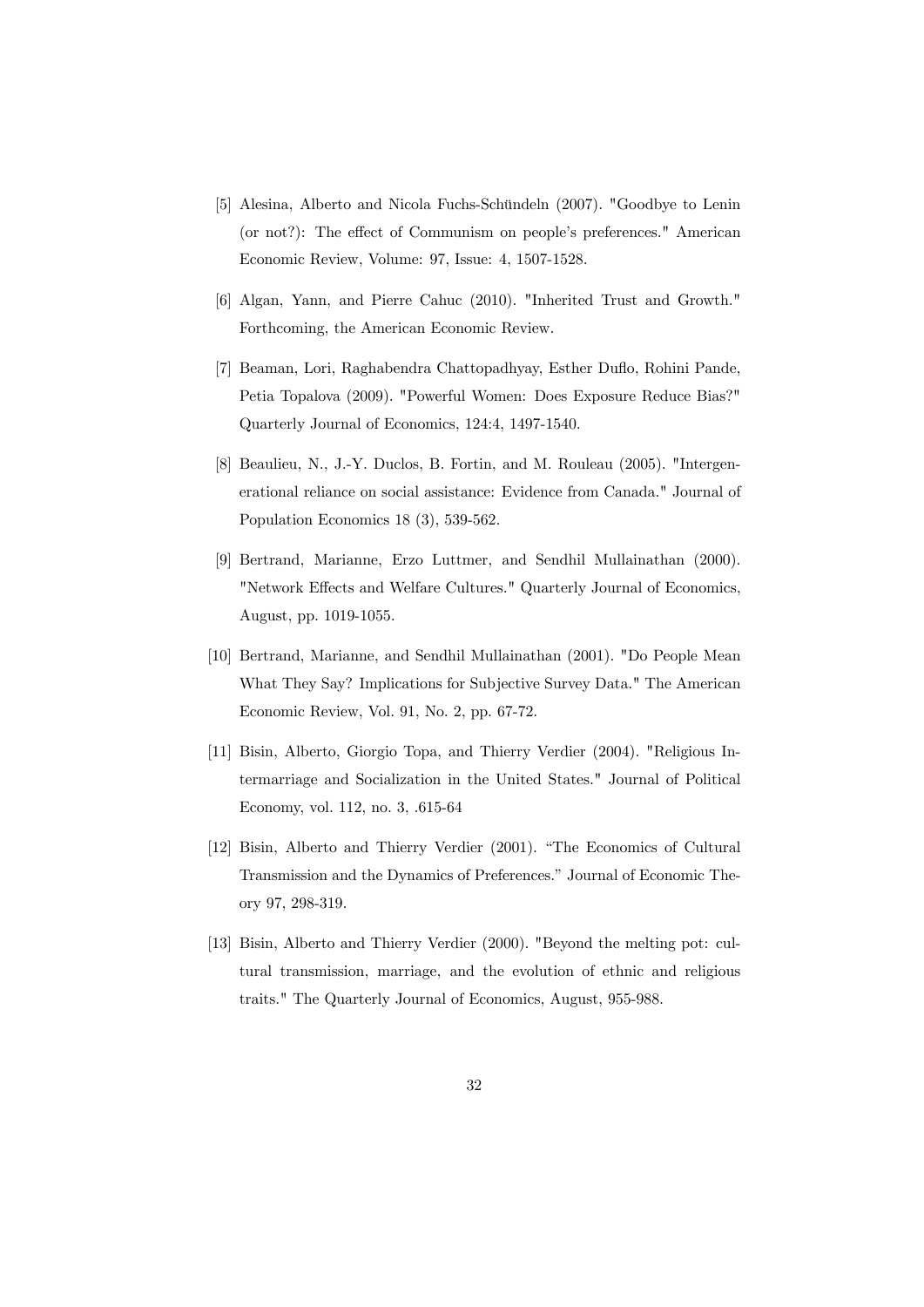- [14] Blanchflower, David G., and Andrew J. Oswald, "Well-Being over Time in Britain and the USA," Journal of Public Economics, LXXXVIII (2004), 1359—1386.
- [15] Boskin, Michael, and Eytan Sheshinski, "Optimal Redistributive Taxation When Individual Welfare Depends on Relative Income," Quarterly Journal of Economics, XCII (1978), 589—601.
- [16] Campbell, John Y., and John H. Cochrane, "By Force of Habit: A Consumption-Based Explanation of Aggregate Stock Market Behavior," Journal of Political Economy, CVII (1999), 205—251.
- [17] Clark, Andrew E. (2003). "Unemployment as a social norm: psychological evidence from panel data." Journal of Labor Economics, 2003, vol. 21, no.2, 323-351.
- [18] Clark, Andrew E., Nicolai Kristensen, Niels Westergård-Nielsen (2009). "Economic Satisfaction And Income Rank In Small Neighbourhoods." Journal of the European Economic Association, 7(2—3):519—527.
- [19] Clark, Andrew E., and Andrew J. Oswald, "Satisfaction and Comparison Income," Journal of Public Economics, LXI (1996), 359—381.
- [20] Doepke, Matthias and Fabrizio Zilibotti (2008). "Occupational choice and the spirit of capitalism." The Quarterly Journal of Economics, May, 747-93.
- [21] Dupor, Bill, and Wen-Fang Liu, "Jealousy and Equilibrium Overconsumption," American Economic Review, XCIII (2003), 423—428.
- [22] Dynan, Karen E. and Enrichetta Ravina . "Increasing Income Inequality, External Habits, and Self-Reported Happiness." The American Economic Review, P & P, vol. 97 no. 2 (2007), 226-31.
- [23] Easterlin, Richard A., "Does Economic Growth Improve the Human Lot? Some Empirical Evidence," in Nations and Households in Economic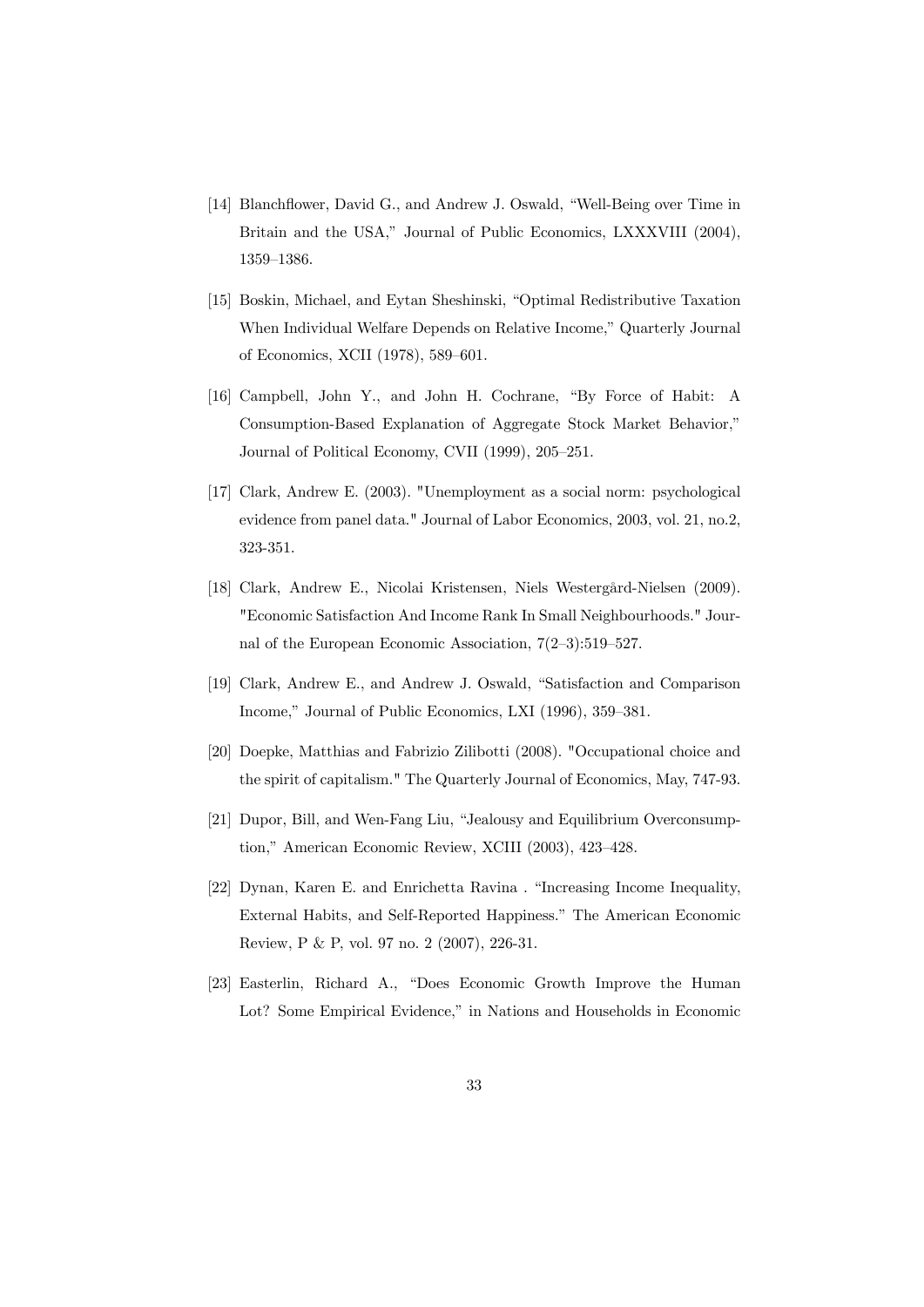Growth: Essays in Honor of Moses Abramowitz, Paul A. David and Melvin W. Reder, eds. (New York, NY: Academic Press, 1974).

- [24] ––, "Will Raising the Incomes of All Increase the Happiness of All?" Journal of Economic Behavior and Organization, XXVII (1995), 35—48.
- [25] ––, "Income and Happiness: Towards a Unified Theory," Economic Journal, CXI (2001), 465—484.
- [26] Edin, P-A, P Fredriksson, and O Åslund (2003). "Ethnic enclaves and the economic success of immigrants - evidence from a natural experiment." Quarterly Journal of Economics, Vol. 118, No. 1, pp. 329-357.
- [27] Fernandez, Raquel (2008). "Culture as Learning: The Evolution of Female Labor Force Participation over a Century." Mimeo, New York University.
- [28] Fernandez, Raquel, Alessandra Fogli, and Claudia Olivetti (2004). "Mothers and sons: Preference formation and female labor force dynamics." The Quarterly Journal of Economics, November, 1249-99.
- [29] Ferrer-i-Carbonell, Ada, "Income and Well-Being: An Empirical Analysis of the Comparison Income Effect," Journal of Public Economics, LXXXIX (2005), 997—1019.
- [30] Graham, Carol, and Andrew Felton (2006). "Inequality and Happiness: Insights from Latin America." Journal of Economic Inequality, 4, 107—122.
- [31] Guiso, Luigi, Paola Sapienza, and Luigi Zingales (2003). "People's opium? Religion and Economic Attitudes." Journal of Monetary Economics, 50:1, pp. 225-82.
- [32] Guiso, Luigi, Paola Sapienza, and Luigi Zingales (2006). "Does culture affect economic outcomes?" Journal of Economic Perspectives, volume 20, no 2, 23-48.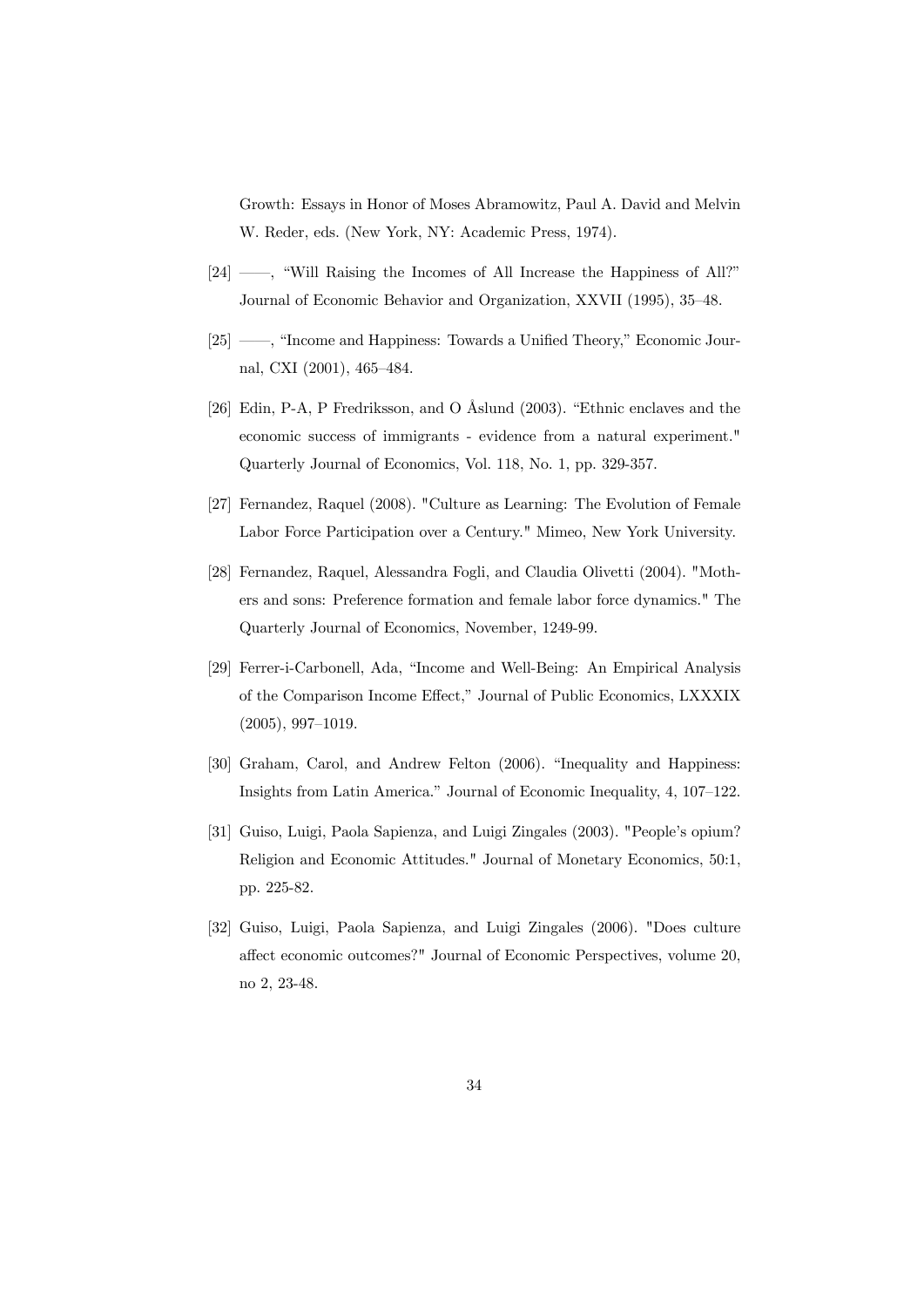- [33] Guiso, Luigi, Paola Sapienza, and Luigi Zingales (2008). "Social Capital as Good Culture." Journal of European Economic Association, 6(04-05): 295-320.
- [34] Guiso, Luigi, Paola Sapienza, and Luigi Zingales (2009). "Cultural Biases in Economic Exchange?" Quarterly Journal of Economics. 124(4), 1095—1131.
- [35] Harris, Judith Rich (1995). "Where is the child's environment? A group socialization theory of development." Psychological Review, Vol 102, No. 3, 458-489.
- [36] Harris, Judith Rich (1998). "The nurture assumption: why children turn out the way they do." New York: Free Press.
- [37] Henrekson, M. and M. Persson (2004). "The Effects on Sick Leave of Changes in the Sickness Insurance System." Journal of Labor Economics 22 (1), 87-113.
- [38] Hesselius P, P Johansson & P Nilsson, "Sick of Your Colleagues' Absence?", Journal of the European Economic Association, April 2009, Vol. 7, No. 2-3, Pages 583-594.
- [39] Ireland, Norman J., "Status-Seeking, Income Taxation and Efficiency," Journal of Public Economics, LXX (1998), 99—113.
- [40] Kingdon, Geeta, and John Knight (2007). "Community, Comparisons and Subjective Well-Being in a Divided Society." Journal of Economic Behaviour & Organization, 64, 69—90.
- [41] Layard, Richard, "Human Satisfactions and Public Policy," Economic Journal, XC (1980), 737—750.
- [42] Lindbeck, Assar (1995). "Hazardous Welfare-State Dynamics." American Economic Review, May, vol. 85, no. 2.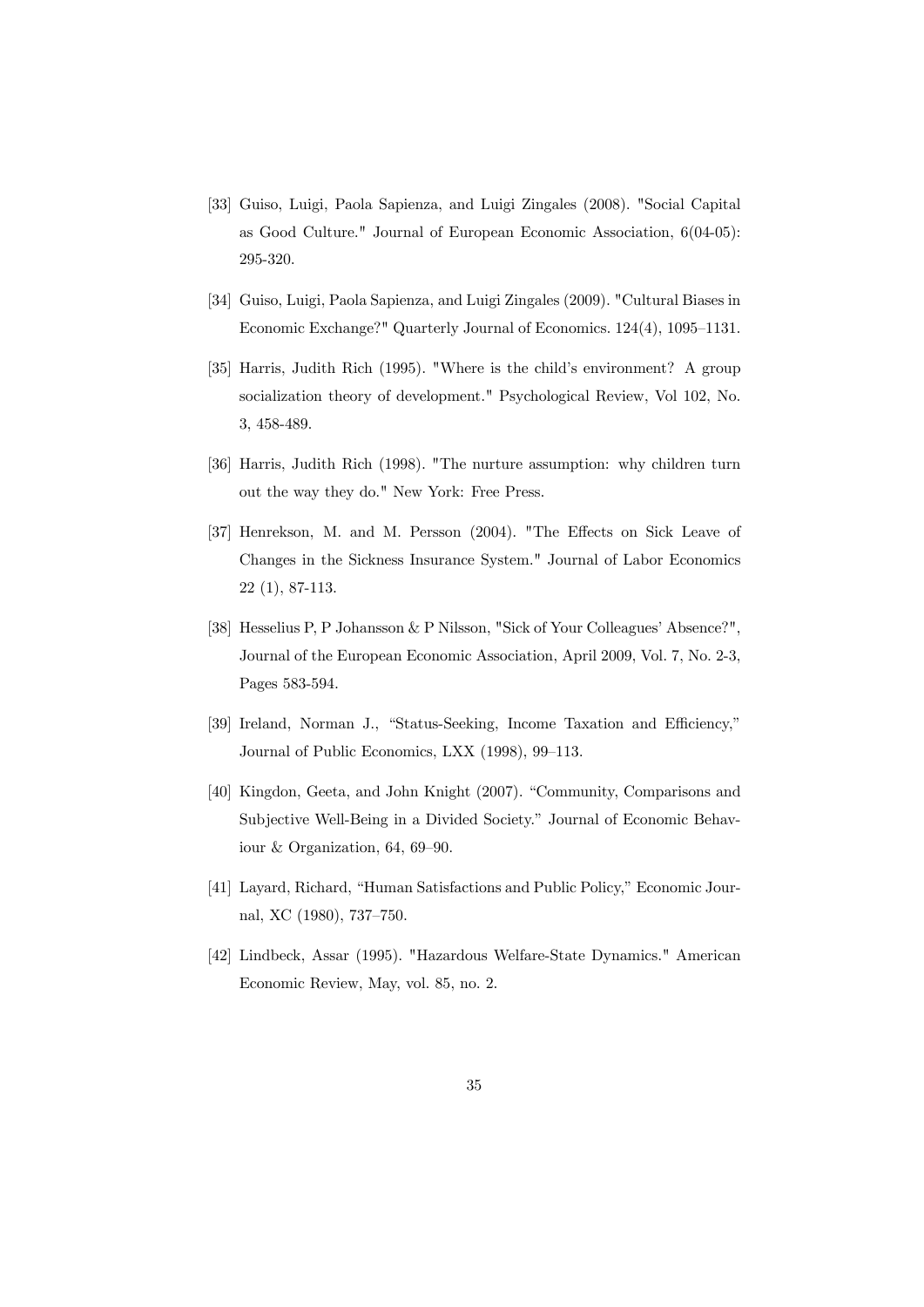- [43] Lindbeck, Assar and Sten Nyberg (2006). "Raising Children to Work Hard: Altruism, Work Norms and Social Insurance." Quarterly Journal of Economics, November, 1473-1503.
- [44] Lindbeck, Assar, Sten Nyberg, and Jörgen Weibull (1999). "Social Norms and Economic Incentives in the Welfare State". Quarterly Journal of Economics, vol. 114, no. 1, 1-35.
- [45] Lindbeck, Assar, Sten Nyberg, and Jörgen Weibull (2003). "Social Norms and Welfare State Dynamics". Journal of the European Economic Association, April—May 1(2—3):533—542.
- [46] Lindbeck, Assar, Mårten Palme, and Mats Persson (2008). "Social Interactions and Sick Leave." Mimeo, Stockholm University.
- [47] Ljungqvist, Lars, and Harald Uhlig, "Tax Policy and Aggregate Demand Management under Catching Up with the Joneses," American Economic Review, XC (2000), 356—366.
- [48] Luttmer, Erzo F. 2005. "Neighbors as Negatives: Relative Earnings and Well-Being." Quarterly Journal of Economics. 120:3, pp. 963-1002.
- [49] Manski, Charles F. (1993). "Identification of endogenous social effects: The reflection problem." Review of Economic Studies, 60(3): 531-42.
- [50] Moffit, R. (1983): An Economic Model of the Welfare Stigma. American Economic Review 73(5): 1023-35.
- [51] Mulligan, Casey B. (1997). "Parental priorities and economic inequality." The University of Chicago Press.
- [52] Ng, Yew-Kwang, "Relative-Income Effects and the Appropriate Level of Public Expenditure," Oxford Economic Papers, XXXIX (1987), 293—300.
- [53] Oreopoulos, Philip, Marianne Page, and Ann Huff Stevens, 2008. "The Intergenerational Effects of Worker Displacement." Journal of Labor Economics, vol. 26, no. 3, pp. 455-483.